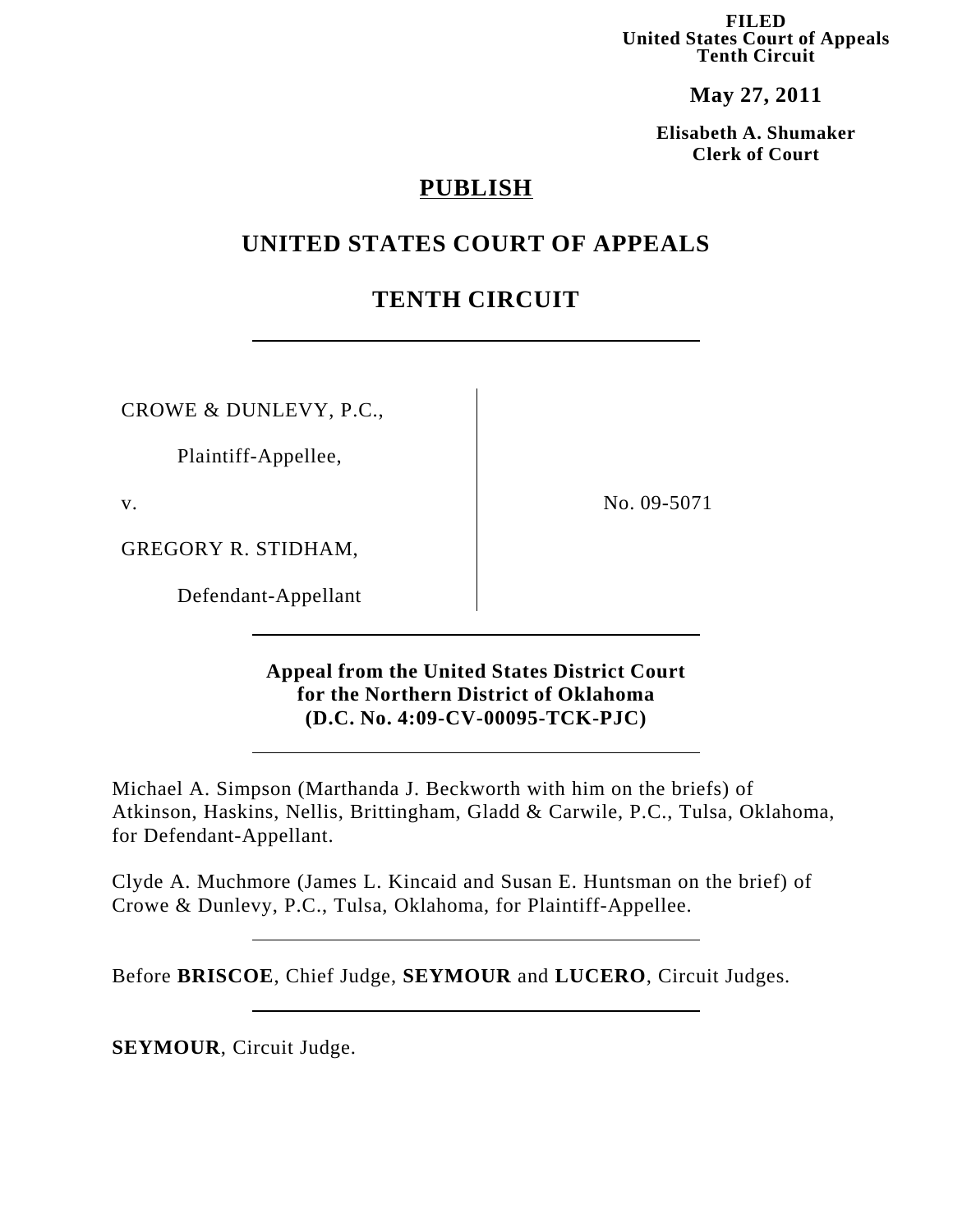Judge Gregory R. Stidham of the Muscogee (Creek) Nation District Court appeals the district court's order granting preliminary injunctive relief to Crowe & Dunlevy ("Crowe") and denying Judge Stidham's motion to dismiss. *Crowe & Dunlevy, P.C. v. Stidham*, 609 F. Supp. 2d 1211, 1227 (N.D. Okla. 2009). Because the district court correctly denied Judge Stidham's motion to dismiss and did not abuse its discretion in granting the preliminary injunction, we affirm.

### **I.**

The pertinent facts are largely undisputed. Michael McBride, now a partner at Crowe, has long served as legal counsel to the Thlopthlocco Tribal Town (the "Thlopthlocco"). The Thlopthlocco is a federally recognized Indian tribe with its own Constitution and bylaws. It is also a tribal town of the Muscogee (Creek) Nation, another federally recognized Indian tribe. The Thlopthlocco reside on land held in trust for them by the United States, which is located within the historic boundaries of the Creek Nation. Pursuant to the Thlopthlocco Constitution, the governing body of the Thlopthlocco is its Business Committee, which has the power to transact business and to act and speak on behalf of the tribe.

The present case stems from Crowe's representation of the Thlopthlocco in the Muscogee (Creek) Nation District Court ("Muscogee District Court") in 2007, in a case alleging that Nathan Anderson, then a member of the Tholoptholocco

-2-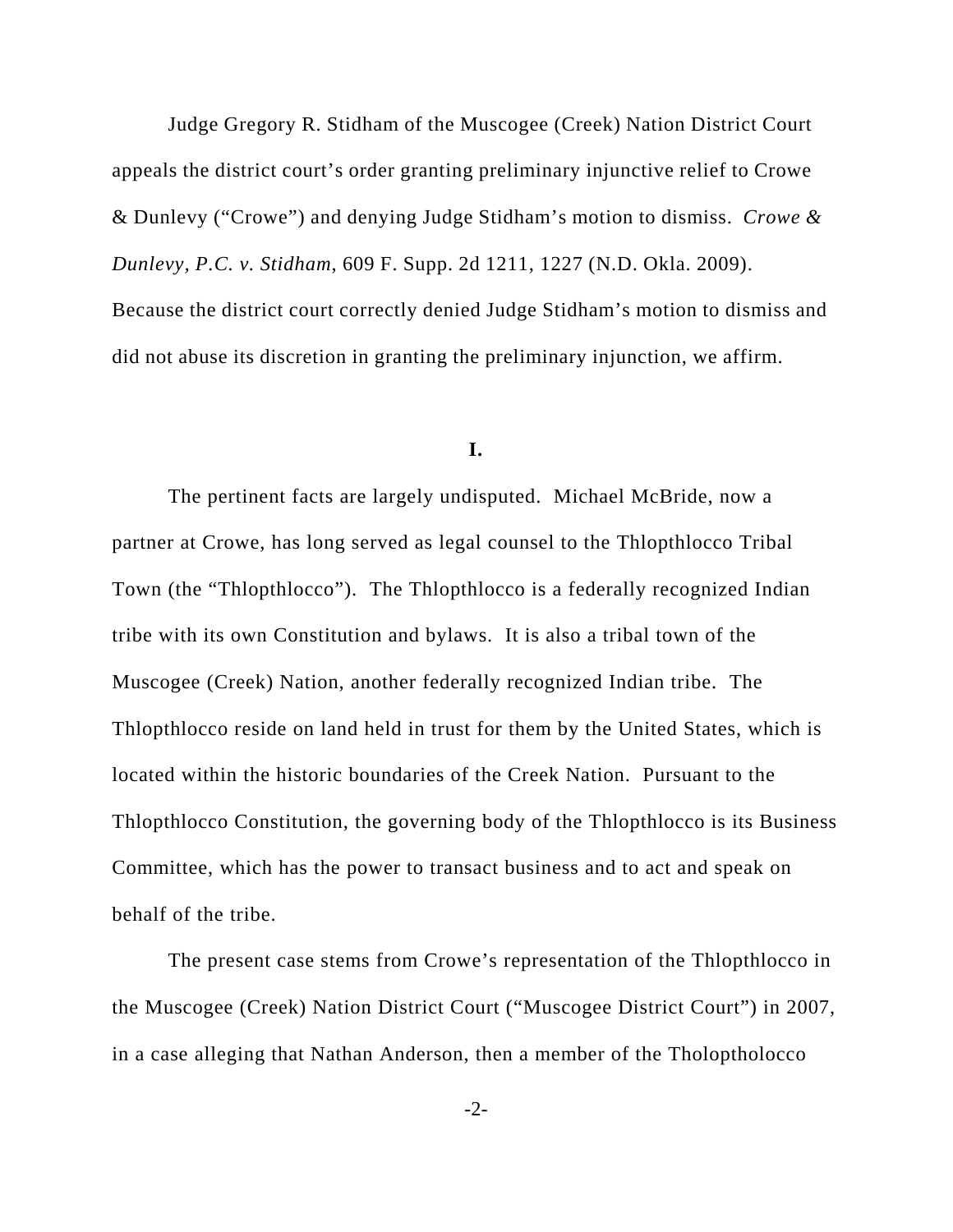Business Committee, had attempted a *coup d' etat*, declared himself the only valid leader, and purported to appoint a new government. The Thlopthlocco asserted that Anderson and his allies (collectively, the "Anderson defendants") had interfered with the Thlopthlocco's business interests by, among other things, accessing the Thlopthlocco's bank accounts, issuing regulations on tribal letterhead, and meddling with the Thlopthlocco's contractual relationships with various third-party service providers. The Thlopthlocco sought both declaratory and injunctive relief.

 The Thlopthlocco does not have an established judicial system of its own. It has previously waived its sovereign immunity and consented to jurisdiction in the Muscogee (Creek) Nation tribal courts for the purpose of specific lawsuits directed at dual Thlopthlocco-Muscogee citizens.<sup>1</sup> Before filing its complaint in Muscogee District Court in this case, the Thlopthlocco granted a narrow waiver of its sovereign immunity, stating:

[T]he Thlopthlocco Tribal Business Committee does hereby waive its immunity on a limited basis only for the purpose of adjudicating this dispute only, only claims brought by the Plaintiff, Thlopthlocco Tribal Town, and only for injunctive and declaratory relief. This waiver of immunity shall not include elections disputes.

Aplt. Supp. App., vol. I, at 412.

<sup>&</sup>lt;sup>1</sup> According to the Muscogee District Court in *Thlopthlocco Tribal Town v*. *Tomah*, 8 Okla. Trib. 451, 2004 WL 5744828, at \*1 (Muscogee (Cr.) D. Ct. 2004), "prior to the filing of [that] lawsuit, the Thlopthlocco [had] never authorized the Muscogee (Creek) Nation to exercise jurisdiction over Thlopthlocco matters."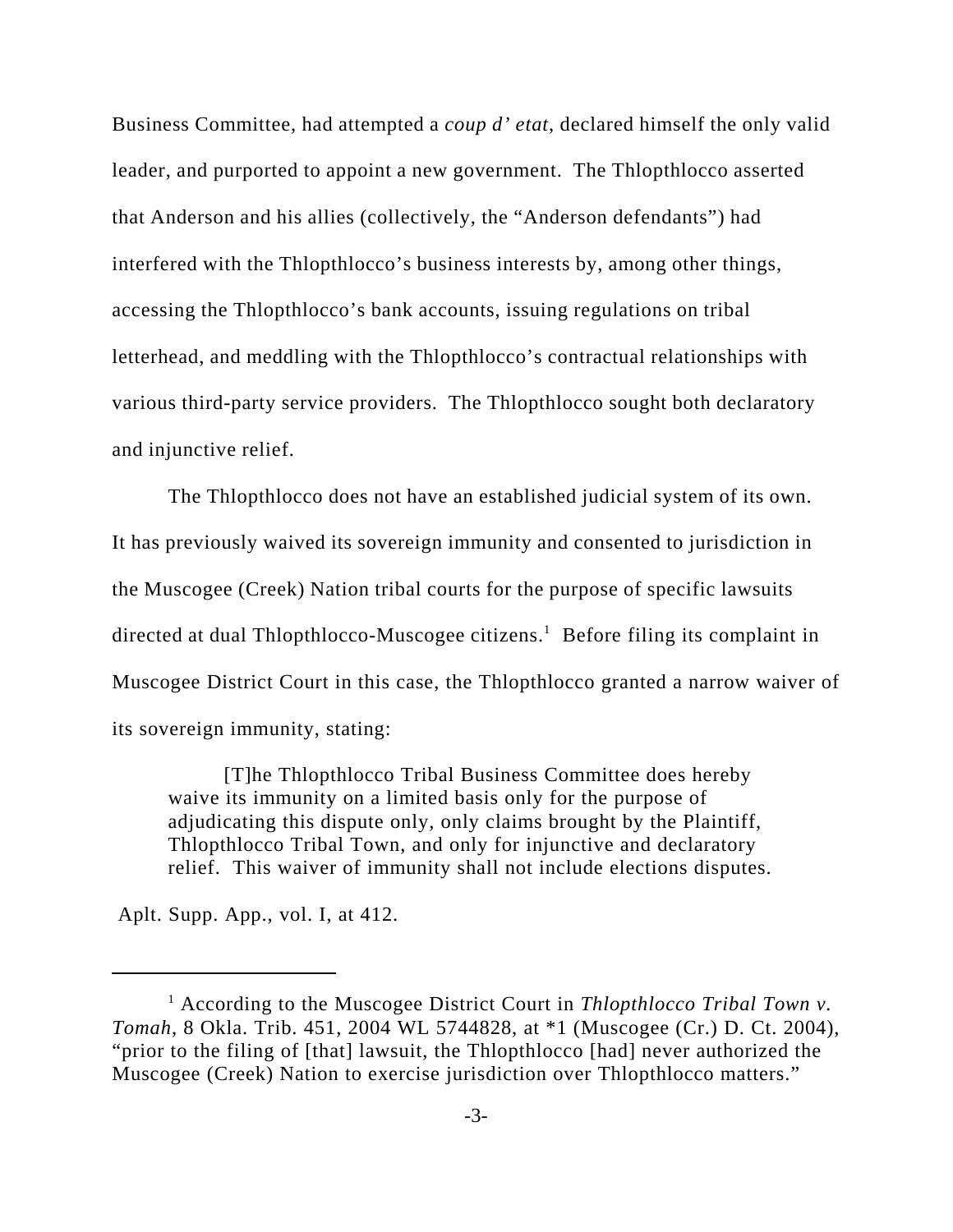In response to the Thlopthlocco's complaint, Judge Patrick Moore of the Muscogee District Court temporarily enjoined the Anderson defendants from activities listed in the complaint, declared any official actions taken by them to be null and void, and set an evidentiary hearing. After the hearing, the court lifted the restraining order and dismissed the complaint, holding that the Creek Nation tribal court did not have jurisdiction to hear the dispute. On appeal, the Muscogee (Creek) Nation Supreme Court ("Muscogee Supreme Court") reversed that decision and ordered that the injunction remain in effect during the pendency of the tribal court litigation. In a subsequently issued opinion, the court held:

The relationship between Thlopthlocco and the federal government is different from the relationship between Thlopthlocco and the Muscogee (Creek) Nation. Under federal law, Thlopthlocco is a reorganized Indian tribe; under tribal law, Thlopthlocco is a Muscogee (Creek) tribal town. See *Thlopthlocco* [*Tribal Town v. Tomah*, 8 Okla. Trib. 451, 2004 WL 5744828]. The Tribal Town Constitution affects neither the status of tribal town members as citizens of the Muscogee (Creek) Nation nor the relationship of the Tribal Town to the Muscogee Nation which remains analogous to a city/state government or state/federal government relationship.

The members of Thlopthlocco Tribal Town, as citizens of the Muscogee Nation, have requested relief in the courts of the Muscogee (Creek) Nation. Neither the Town nor its members will be abandoned by the Nation's courts.

Aplt. Supp. App., vol. 4, at 01707-08

Thereafter, the Anderson defendants filed an answer claiming to be the true representatives of the Thlopthlocco. They subsequently filed a cross-claim against nine Thlopthlocco tribal members, alleging the nine cross-claim defendants had violated the Thlopthlocco Constitution by purporting to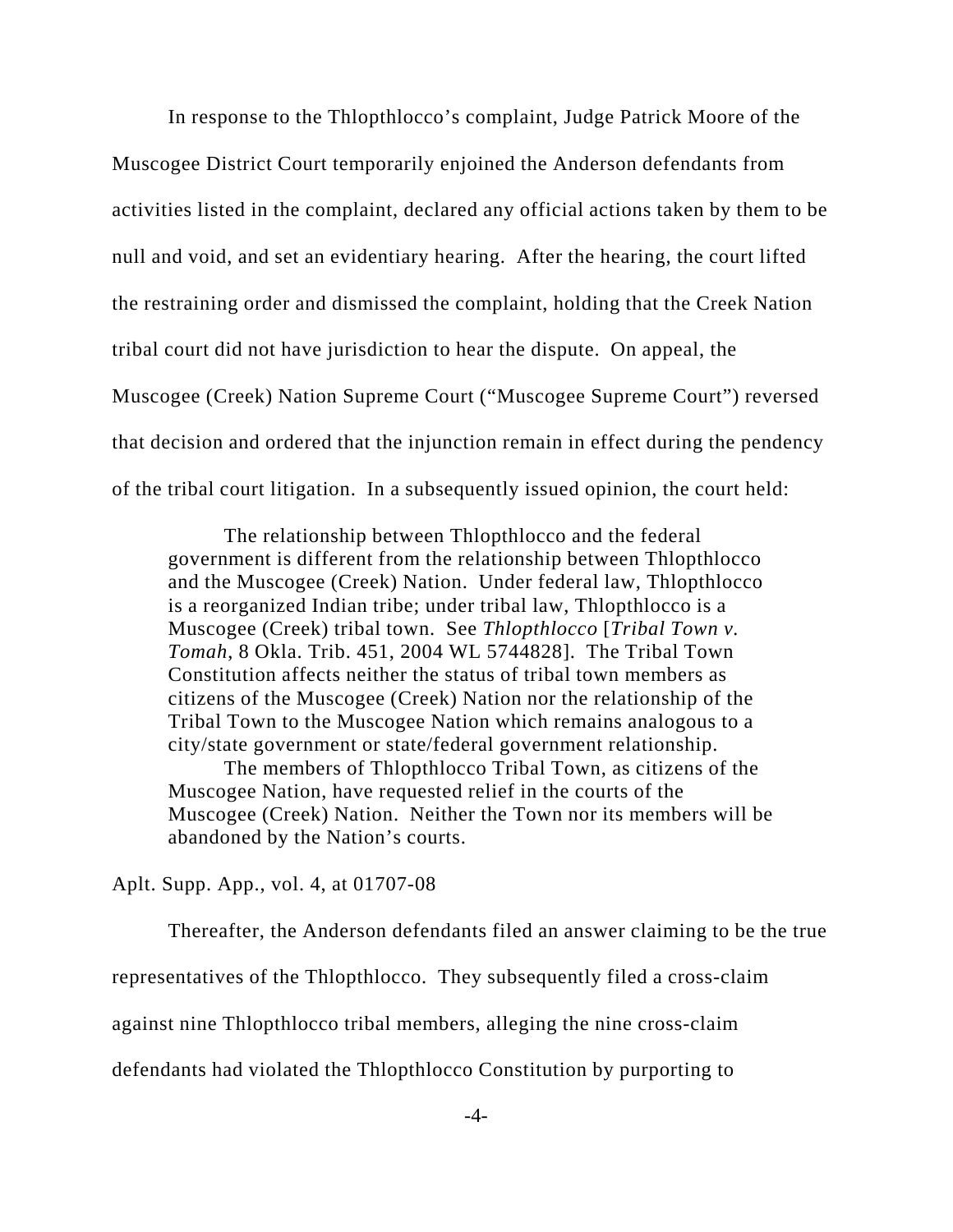unlawfully adopt six individuals as members of the tribe and permitting them to vote in the January 27, 2007 election. They also alleged that certain of the crossclaim defendants had violated the civil rights of some of the Anderson defendants by prohibiting them from voting in the last election, and the civil rights of defendant Anderson by attempting to strip him of his authority as Town King. For relief, the Anderson defendants asked that the January 27 election be declared void and that the cross-claim defendants be enjoined from interfering with the Thlopthlocco Town government as allegedly constituted by the Anderson defendants. In a trial brief filed shortly thereafter, however, the Anderson defendants requested a new election to be overseen by the Creek Nation court.

The Thlopthlocco and the nine cross-claim defendants filed a motion to dismiss the cross-claims for lack of subject matter jurisdiction. Before further proceedings, the Anderson defendants filed a motion requesting that the Thlopthlocco be ordered to pay their legal fees from the Thlopthlocco Treasury. The Anderson defendants argued they were entitled to fees from the tribe's treasury because of the possibility that, at the end of the litigation, they might be found to represent the legitimate government of the Thlopthlocco. They asserted there was precedent for the payment of both sides' attorneys fees when there is a dispute among members of a tribe. Judge Stidham granted the motion.<sup>2</sup>

<sup>&</sup>lt;sup>2</sup> Judge Patrick Moore had in the meantime recused and Judge Stidham was appointed by the Muscogee Supreme Court to replace him.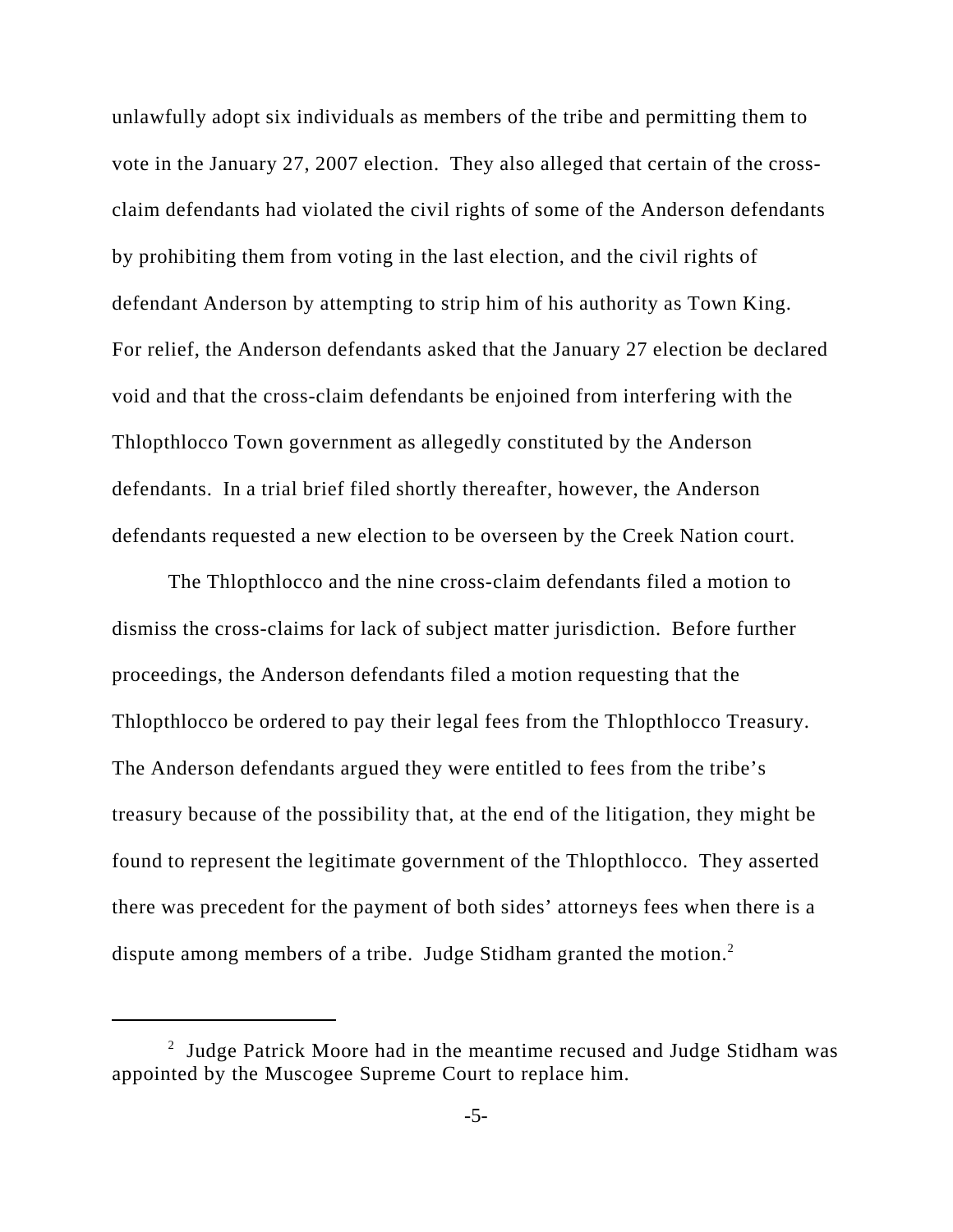The Thlopthlocco appealed Judge Stidham's order to the Muscogee Supreme Court, which, on January 16, 2009, reversed it as premature. *See id.*, vol. IV, doc. 96 ("January 16 Order"). The court reasoned that until the litigation was resolved, no one could know whether anyone among the litigants had the authority to spend Thlopthlocco funds. *See id.* In addition to denying the Anderson defendants' request for attorneys' fees, the Muscogee Supreme Court *sue sponte* ordered that "any attorneys' fees paid from the Thlopthlocco Treasury to the Plaintiff's counsel be returned and deposited into the Treasury." *Id*. Crowe was not named in the January 16 Order. There is no dispute, however, that Crowe had been paid by the Thlopthlocco for work it performed as plaintiff's counsel during the tribal court litigation, pursuant to an engagement letter and legal services contract.

The Thlopthlocco petitioned for rehearing of the January 16 Order. It argued, among other things, that the provision of the January 16 Order requiring the refund of Crowe's fees exceeded the limited waiver of sovereign immunity the Thlopthlocco had conferred upon the Muscogee (Creek) Nation courts, and that the Muscogee Supreme Court lacked jurisdiction to interfere with the Thlopthlocco's contractual relationship with Crowe or to divest the Thlopthlocco of its authority to pay its own legal counsel pursuant to that contract. Reading the January 16 Order as a directive to the Thlopthlocco, rather than to Crowe, the Thlopthlocco observed that "additional jurisdictional and due process concerns"

-6-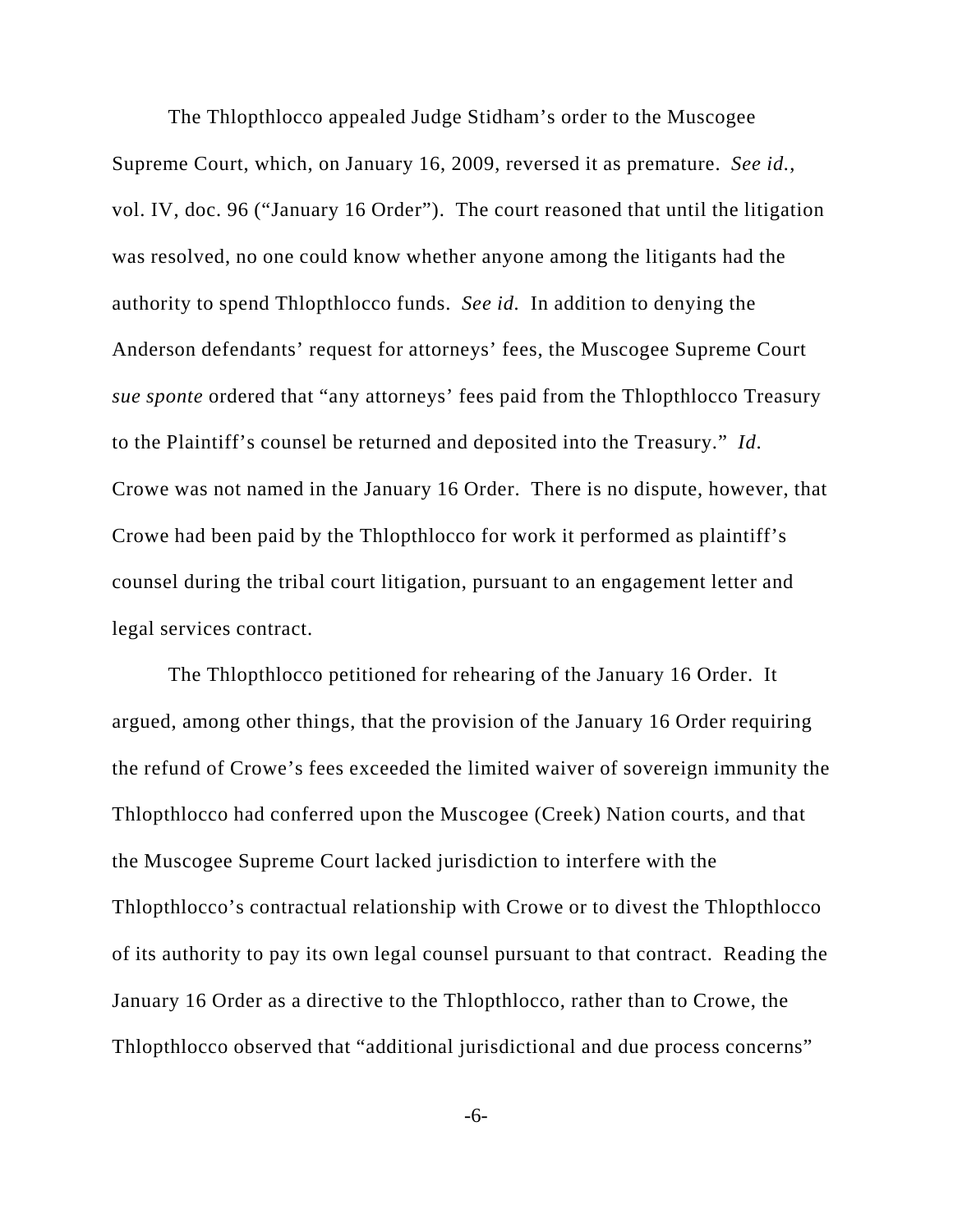would have arisen if the January 16 Order had been directed to Crowe, a nonparty. *Id.*, vol. IX, doc. 154, at 3368 n.6. The Muscogee Supreme Court summarily denied the petition.

On February 5, 2009, while the Thlopthlocco's petition for rehearing was still pending, Judge Stidham issued an order purporting to effectuate the Muscogee Supreme Court's January 16 Order. Unlike the Muscogee Supreme Court, Judge Stidham directed his order to Crowe, ordering the firm "to return attorneys' fees paid from the Thlopthlocco Treasury with proof of repayment furnished to this court on or before February 20, 2009." *Id.*, vol. V, doc. 101, at 1844 ("February 5 Order").

Instead of complying, Crowe filed this action seeking to enjoin Judge Stidham, in his official capacity as tribal judge, from ordering the return of Crowe's legal fees. In addition, Crowe sought an order declaring that, among other things, the Muscogee (Creek) Nation courts lacked jurisdiction to order Crowe, as a non-party and non-Indian, to return fees it had earned for services rendered to the Thlopthlocco. Simultaneously, Crowe notified the Muscogee District Court and the Muscogee Supreme Court that it was withdrawing from its representation of the Thlopthlocco due to the conflict of interest resulting from Judge Stidham's order that Crowe return its fees to the tribe.<sup>3</sup>

<sup>&</sup>lt;sup>3</sup> Represented by new counsel, the Thlopthlocco then moved to dismiss its complaint against the Anderson defendants. In their response to this motion, the (continued...)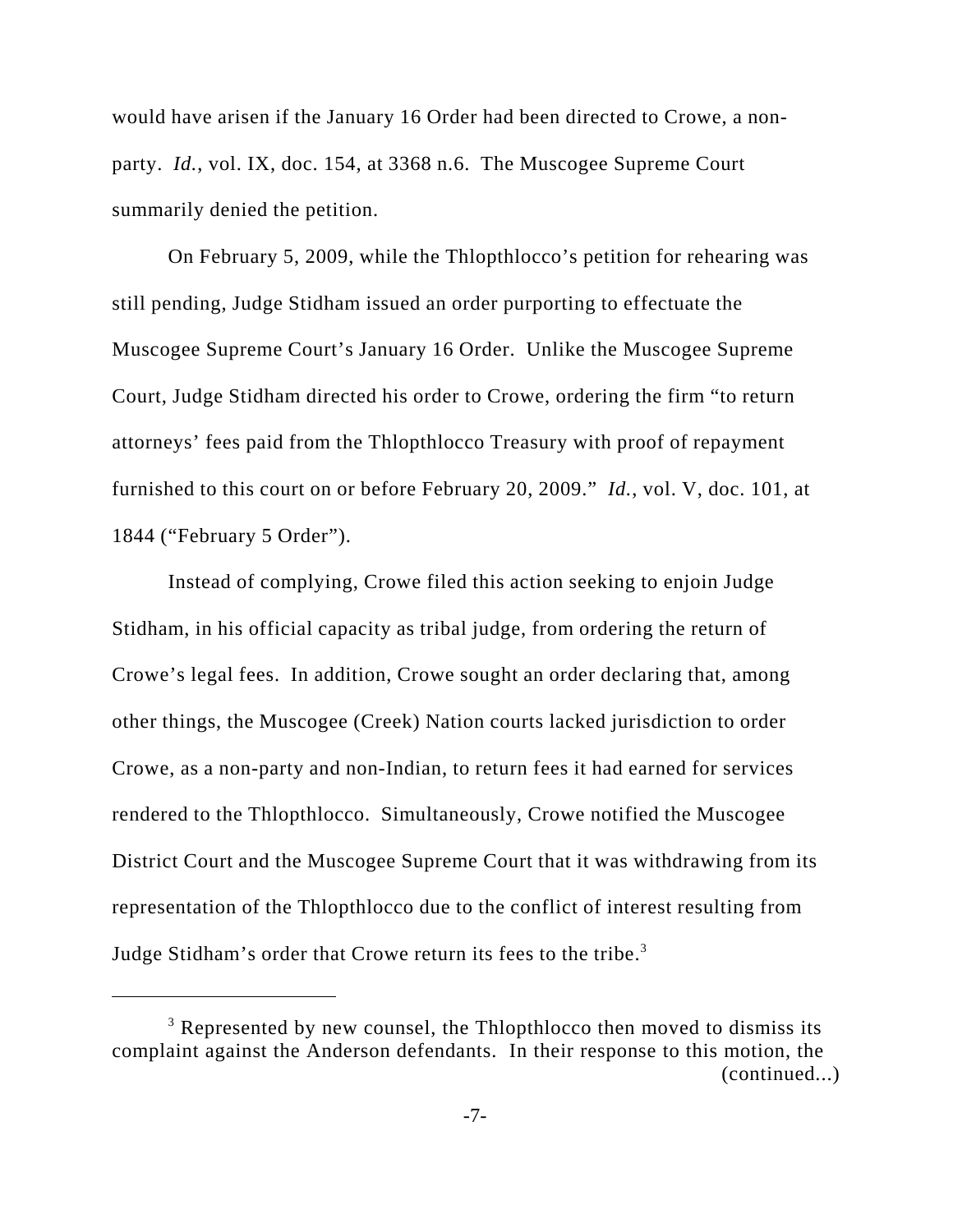When no funds were returned, Judge Stidham ordered Crowe attorneys to "appear and show cause why they should not be held in indirect contempt of court" for failing to comply with his February 5 Order. *Id.*, vol. V, doc. 111, at 2016. Apparently in response to the looming contempt proceedings, Crowe filed a motion for a preliminary injunction in the present action, effectively renewing its request that Judge Stidham be enjoined from "enforcing his February 5 Order or otherwise attempting to enforce the January 16 Order as it relates to Crowe, until the pending litigation is resolved." Aplt. App., doc. 3, at 22. In response, Judge Stidham moved to dismiss the complaint, asserting lack of subject matter jurisdiction, failure to join indispensable parties, and improper venue.<sup>4</sup>

 The district court denied Judge Stidham's motion to dismiss and granted Crowe's request for a preliminary injunction. The injunction "enjoin[ed] Judge

<sup>4</sup> The show-cause proceeding in tribal court appears to have been held in abeyance at least until resolution of the instant appeal.

 $3$ (...continued)

Anderson defendants stated they had no objection to the tribe dismissing its action against them but asserted their cross-claim against the nine individuals still needed to be considered. The tribe and the cross-claim defendants contended, to the contrary, that the Muscogee District Court does not have subject matter jurisdiction to hear the cross-claim because it is, in effect, a suit against the Thlopthlocco for which the tribe has not waived sovereign immunity. The Anderson defendants then asserted that their cross-claims against the individual defendants in their official capacity and prospective injunctive relief is therefore authorized under the *Ex Parte Young* exception to sovereign immunity because the cross-claim defendants acted outside the scope of their lawful authority. *See Ex Parte Young*, 209 U.S. 123, 159-60 (1908). The court held in favor of the Anderson defendants and, insofar as we can ascertain, the issue is still pending before the Muscogee Supreme Court on interlocutory appeal.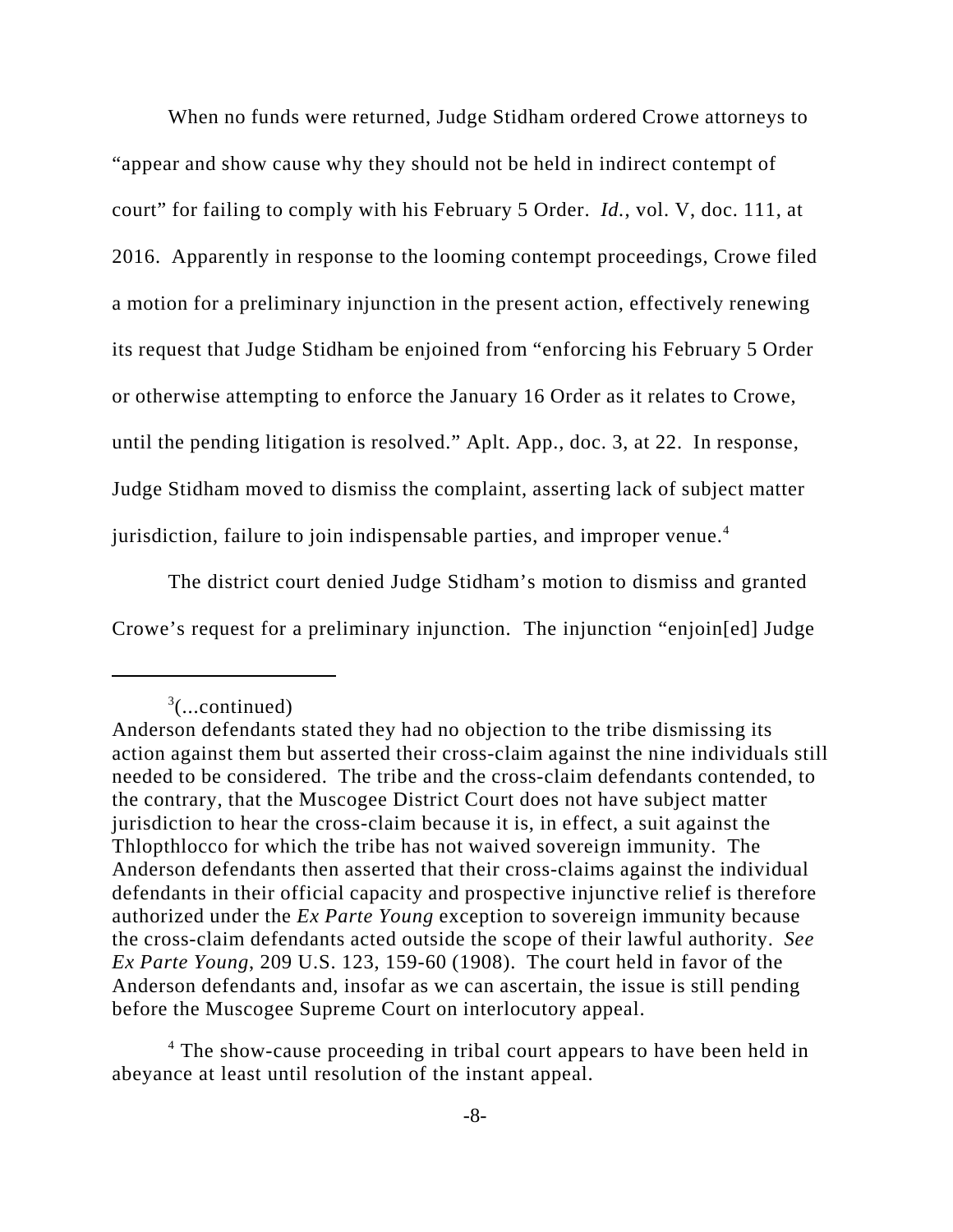Stidham from enforcing the February 5 Order or attempting to enforce the January 16 Order as it relates to Crowe during the pendency of the litigation." *Crowe &* Dunlevy, P.C., 609 F. Supp. 2d at  $1227$ <sup>5</sup> This appeal followed.

On appeal, Judge Stidham challenges the district court's denial of his motion to dismiss and its decision to preliminarily enjoin him. He contends the case should have been dismissed because he is entitled to sovereign and judicial immunity, and because the Muscogee (Creek) Nation judiciary ("Muscogee Judiciary") is an indispensable party which cannot be joined due to its sovereign immunity. Alternatively, he asserts that Crowe failed to make the requisite showing of irreparable harm to support injunctive relief.

### **II.**

We consider first the scope of our interlocutory jurisdiction and the related question of whether it was appropriate for the district court to exercise jurisdiction before requiring Crowe to first exhaust its claims in tribal court.

## **A.**

Although our jurisdiction normally extends only to appeals from "final decisions" of district courts, *see* 28 U.S.C. § 1291, there are exceptions to the

<sup>&</sup>lt;sup>5</sup> The district court did not decide the merits of Crowe's request for declaratory relief, finding only that the likelihood of success on the merits of that claim was sufficient for purposes of issuing the preliminary injunction. *Crowe & Dunlevy, P.C.*, 609 F. Supp. 2d at 1223 n.7, 1224-27.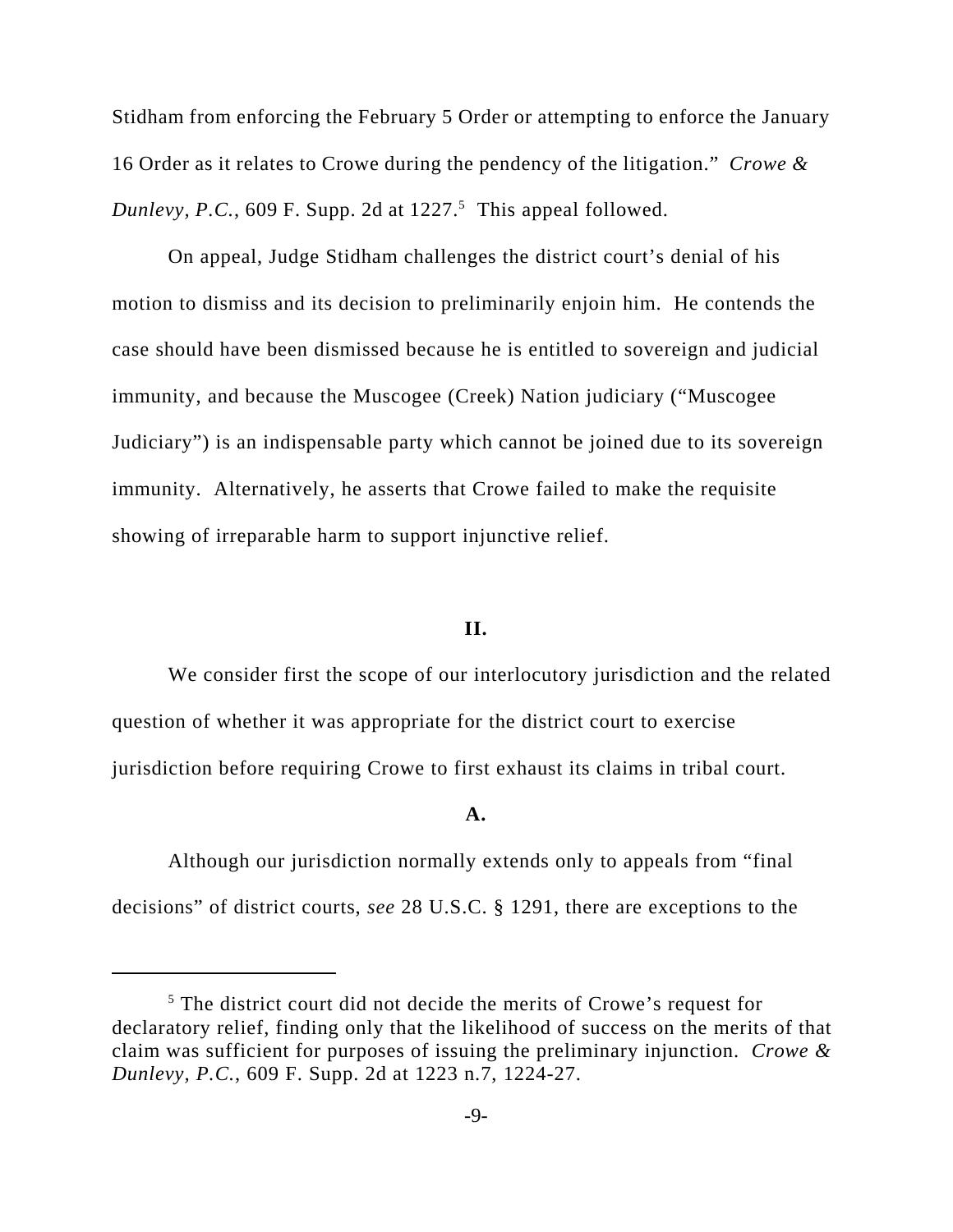final judgment rule. A statutory exception permits immediate appeal of certain specified "interlocutory decisions." 28 U.S.C. § 1292. Other types of orders that do not finally resolve a case are appealable under the "collateral order" doctrine set forth by the Supreme Court in *Cohen v. Beneficial Industrial Loan Corp.*, 337 U.S. 541 (1949). *See Mohawk Indus., Inc. v. Carpenter*, 130 S.Ct. 599, 605 (2009) (discussing doctrine); *Woodruff v. Covington*, 389 F.3d 1117, 1121-22 (10th Cir. 2004) (same). Still other orders may be reviewed under the doctrine of pendent appellate jurisdiction. *See Swint v. Chambers Cnty. Comm'n*, 514 U.S. 35, 43-51 (1995) (discussing doctrine); *Timpanogos Tribe v. Conway*, 286 F.3d 1195, 1200 (10th Cir. 2002) (same); *United Transp. Union Local 1745 v. City of Albuquerque*, 178 F.3d 1109, 1114 (10th Cir. 1999) (observing that the exercise of our pendent appellate jurisdiction is discretionary).

Orders granting or denying preliminary injunctions are among the types of interlocutory orders that are immediately appealable under 28 U.S.C. § 1292. We thus have jurisdiction pursuant to  $\S 1292(a)(1)$  to review the district court's grant of Crowe's request for a preliminary injunction. *See Chamber of Commerce of U.S. v. Edmondson*, 594 F.3d 742, 750 (10th Cir. 2010).

While orders denying motions to dismiss typically are not immediately appealable to this court, *see, e.g.*, *Timpanogos Tribe*, 286 F.3d at 1201 n.2, it is undisputed that we have interlocutory jurisdiction under the collateral order doctrine to review the district court's denial of Judge Stidham's motion to dismiss

-10-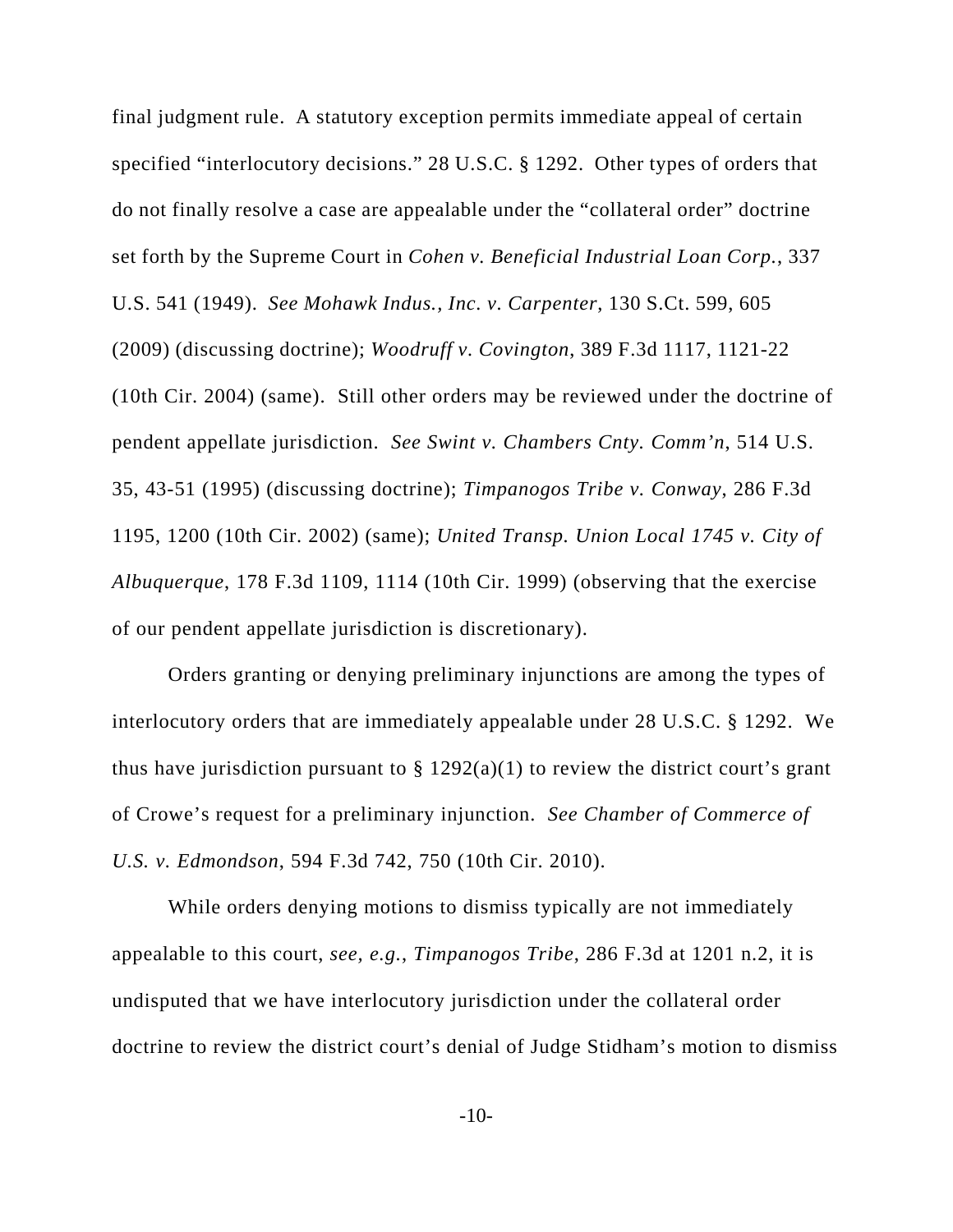on grounds of sovereign and judicial immunity. *See Breakthrough Mgmt. Group, Inc. v. Chukchansi Gold Casino & Resort*, 629 F.3d 1173, 1177 n.1 (10th Cir. 2010) (denial of tribal sovereign immunity); *Opala v. Watt*, 454 F.3d 1154, 1157 (10th Cir. 2006) (denial of state sovereign immunity); *cf. Valdez v. City & Cnty. of Denver*, 878 F.2d 1285, 1287 (10th Cir. 1989) (denial of quasi-judicial immunity).

Crowe contends, however, that we lack jurisdiction to review the district court's determination that the Muscogee Judiciary is not a "required" party under Rule 19. *See* Fed. R. Civ. P. 19(a) (required joinder); Fed. R. Civ. P. 12(b)(7) (permitting motion to dismiss for failure to join indispensable party pursuant to Rule 19). Crowe asserts the district court's Rule 19 ruling does not fall within the scope of the collateral order doctrine or satisfy the requirements for pendent appellate jurisdiction. Judge Stidham counters that we should exercise pendent appellate jurisdiction over this issue.

As an initial matter, we agree the collateral order doctrine does not justify interlocutory review of the district court's Rule 19 determination. To qualify for review under that doctrine, a decision must be "effectively unreviewable on appeal from the final judgement." *Mohawk Indus., Inc.*, 130 S.Ct at 601 (internal quotation marks omitted); *accord Yousef v. Reno*, 254 F.3d 1214, 1217-18 (10th Cir. 2001). The district court's Rule 19 determination does not meet this condition. Should Judge Stidham suffer an adverse ruling on the merits, we could

-11-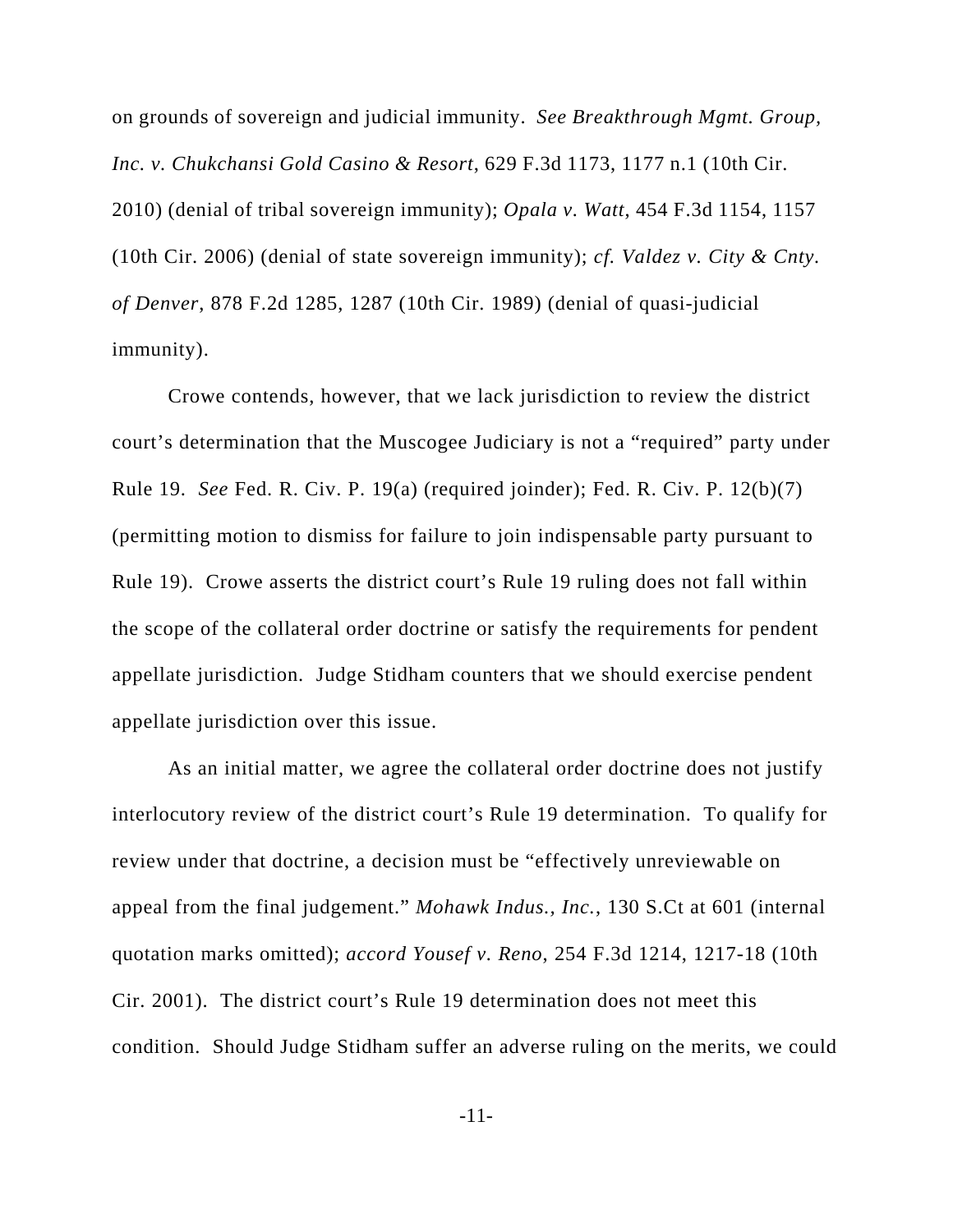review the district court's rejection of his Rule 19 claim in an appeal from that judgment. *See Provident Tradesmens Bank & Trust Co. v. Patterson*, 390 U.S. 102, 106 (1968) (considering Rule 19 determination on appeal from final judgment); *see also MasterCard Int'l Inc. v. Visa Int'l Serv. Assoc.*, 471 F.3d 377, 383-84 (2d Cir. 2006) (holding Rule 19 Order is not appealable under *Cohen*). Because the district court's Rule 19 ruling may be effectively reviewed after final judgment, we lack jurisdiction to consider it under the *Cohen* doctrine.

The Supreme Court has suggested that taking pendent appellate jurisdiction may be appropriate where a district court's decision on a pendent claim was "inextricably intertwined" with the district court's decision on a non-pendent claim, or "where [appellate] review of the former [is] necessary to ensure meaningful review of the latter." *Swint*, 514 U.S. at 51. We have interpreted *Swint* to mean that the exercise of our pendent appellate jurisdiction is *only* appropriate when "the otherwise nonappealable decision is inextricably intertwined with the appealable decision, or where review of the nonappealable decision is necessary to ensure meaningful review of the appealable one." *Tarrant Reg'l Water Dist. v. Sevenoaks*, 545 F.3d 906, 915 (10th Cir. 2008) (quoting *Timpanogos Tribe*, 286 F.3d at 1200) (internal quotation marks omitted). We conclude that neither condition is satisfied here.

 A pendent claim may be considered "inextricably intertwined" only if it is "coterminous with, or subsumed in, the claim before the court on interlocutory

-12-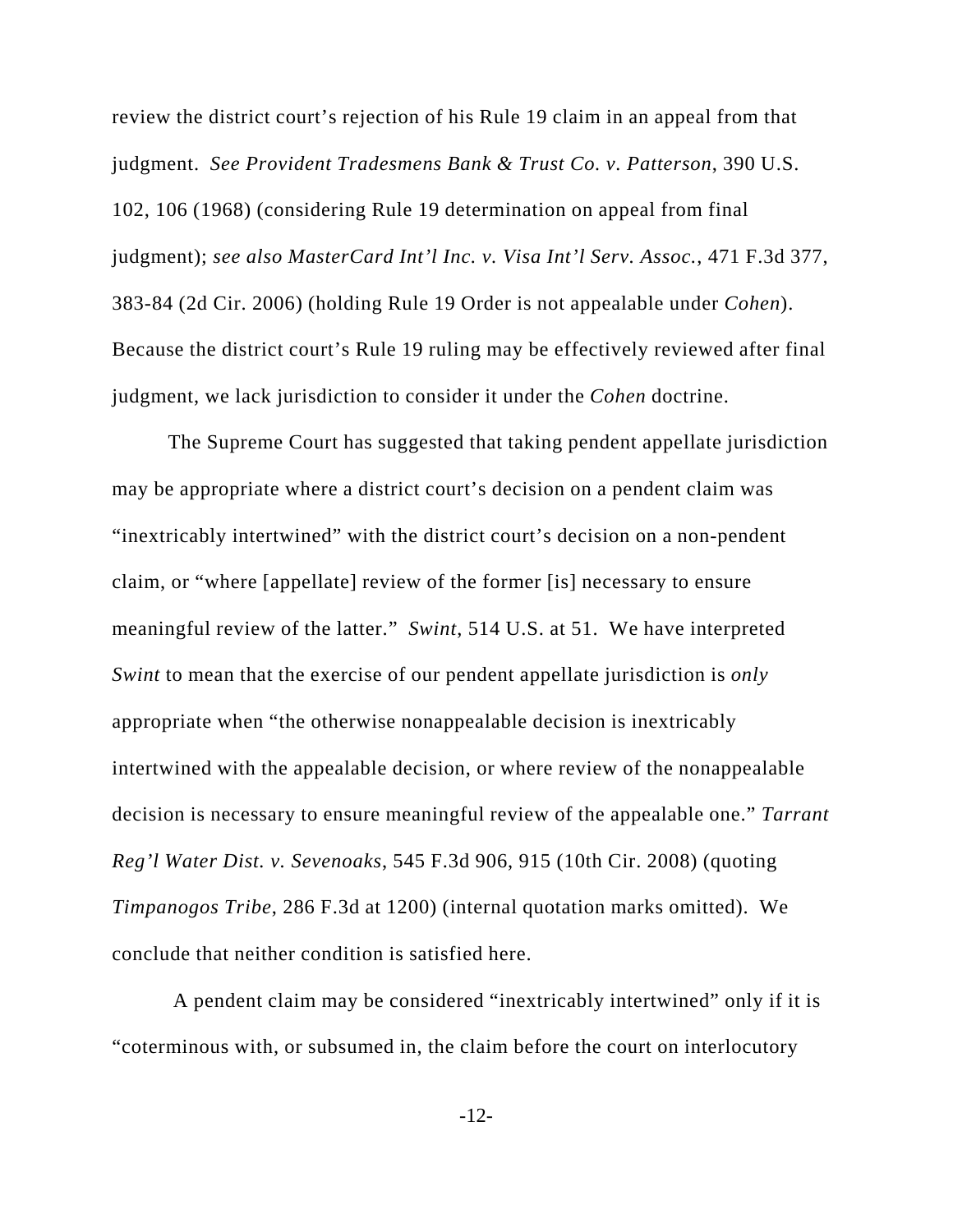appeal–that is, when the appellate resolution of the collateral appeal *necessarily* resolves the pendent claim as well." *Moore v. City of Wynnewood*, 57 F.3d 924, 930 (10th Cir. 1995); *accord Breakthrough Mgmt. Group, Inc.*, 629 F.3d at 1196- 97 (applying test). The preliminary injunction issue in this case turns on whether Crowe established it would suffer irreparable harm absent an injunction against Judge Stidham. We can undertake a meaningful analysis of that issue, along with the immunity issues, without reaching or resolving the Rule 19 claim, which turns on whether Crowe is capable of obtaining complete relief without an injunction against the entire Muscogee Judiciary.<sup>6</sup> See Fed. R. Civ. P. 19(a)(1)(A). In our view, the Rule 19 issue is not sufficiently connected with the other issues properly before us to justify the exercise of pendent jurisdiction.

In urging the contrary result, Judge Stidham appears to argue we need to decide whether the Muscogee Judiciary is an indispensable party in order to ensure we have jurisdiction over the present appeal. We disagree. "The issue of indispensability under Rule 19 is not a jurisdictional question." *Thunder Basin Coal Co. v. Sw. Pub. Serv. Co.*, 104 F.3d 1205, 1211 n.4 (10th Cir. 1997). Even assuming for the sake of argument that the Muscogee Judiciary is indispensable, its absence would not render the district court or this court without subject matter

<sup>&</sup>lt;sup>6</sup> In a footnote, Judge Stidham implies that the Thlopthlocco as well as the Anderson defendants may also be indispensable parties. He does not make any reasoned argument to support that position, however, so we do not consider it. *Murrell v. Shalala*, 43 F.3d 1388, 1390 n.2 (10th Cir. 1994).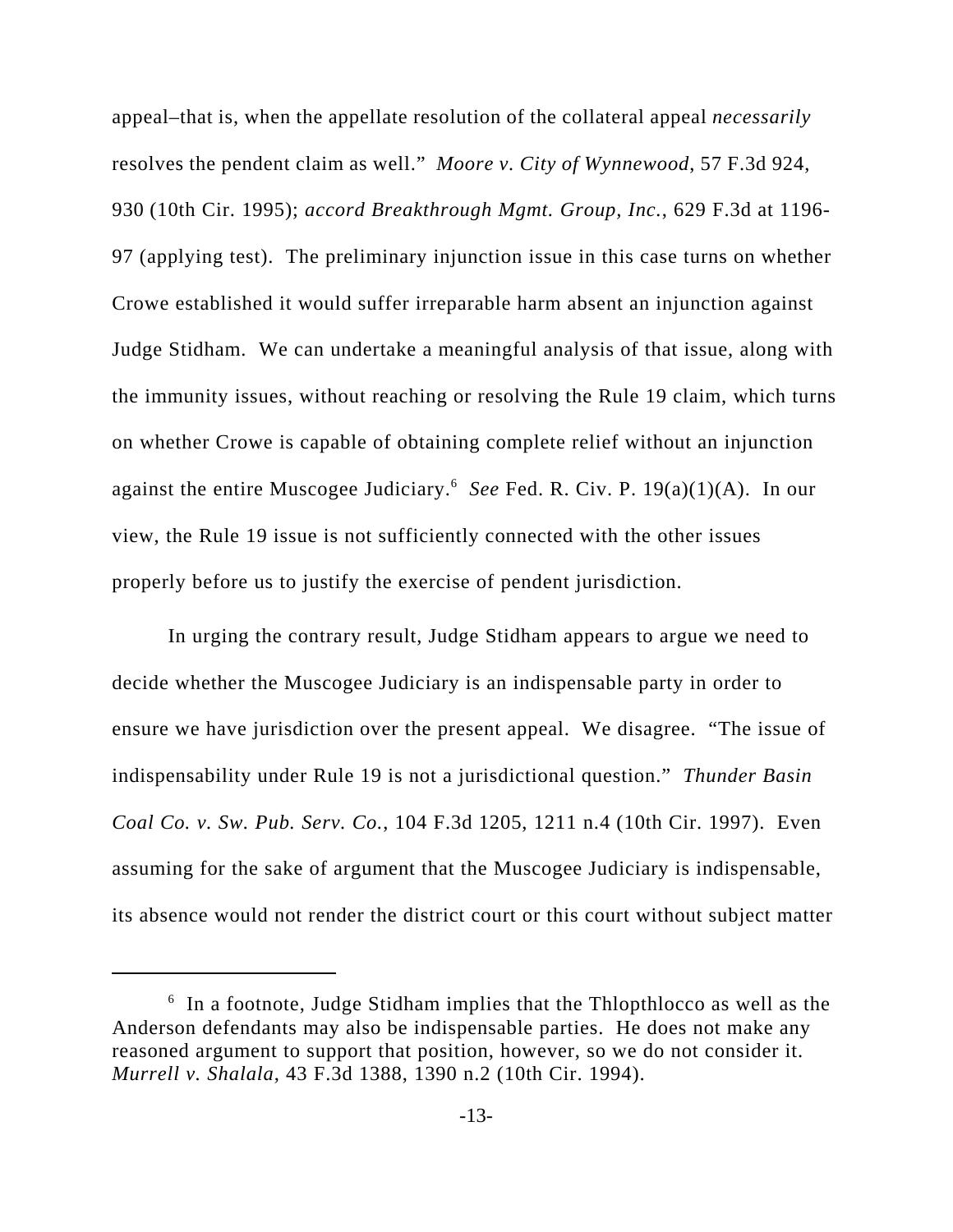jurisdiction to proceed. *See* Advisory Committee Notes to 1966 Amendments to Fed. R. Civ. P. 19 (explaining that Rule 19 was altered to alleviate the "familiar confusion" that "the absence from the lawsuit of a person who was 'indispensable' or 'who ought to be a party' itself deprived the court of the power to adjudicate as between parties already joined") (alterations omitted).

### **B.**

The tribal exhaustion rule provides that, absent exceptional circumstances, federal courts typically "should abstain from hearing cases that challenge tribal court jurisdiction until tribal court remedies, including tribal appellate review, are exhausted." *Bank of Okla. v. Muscogee (Creek) Nation*, 972 F.2d 1166, 1170 (10th Cir. 1992); *see also Iowa Mut. Ins. Co v. LaPlante*, 480 U.S. 9, 17 (1987); *Nat'l Farmers Union Ins. Co. v. Crowe Tribe of Indians*, 471 U.S. 845, 856-57  $(1985)$ .<sup>7</sup> The rule is based on Congress's "strong interest in promoting tribal sovereignty, including the development of tribal courts." *Smith v. Moffett*, 947 F.2d 442, 444 (10th Cir. 1991). Comity considerations inherent in federal-tribal litigation compel us to assess whether we must abate this federal action in order to permit Crowe to exhaust its jurisdictional claims in the Muscogee (Creek) Nation tribal and appellate courts. *See id.* at 445; *see also United States v.*

 $\frac{7}{1}$  The exhaustion issue was not squarely raised below or on appeal until we raised it at oral argument. The parties had an adequate opportunity to address the exhaustion issue during oral argument and in subsequent submissions pursuant to Federal Rule of Appellate Procedure Rule 28(j).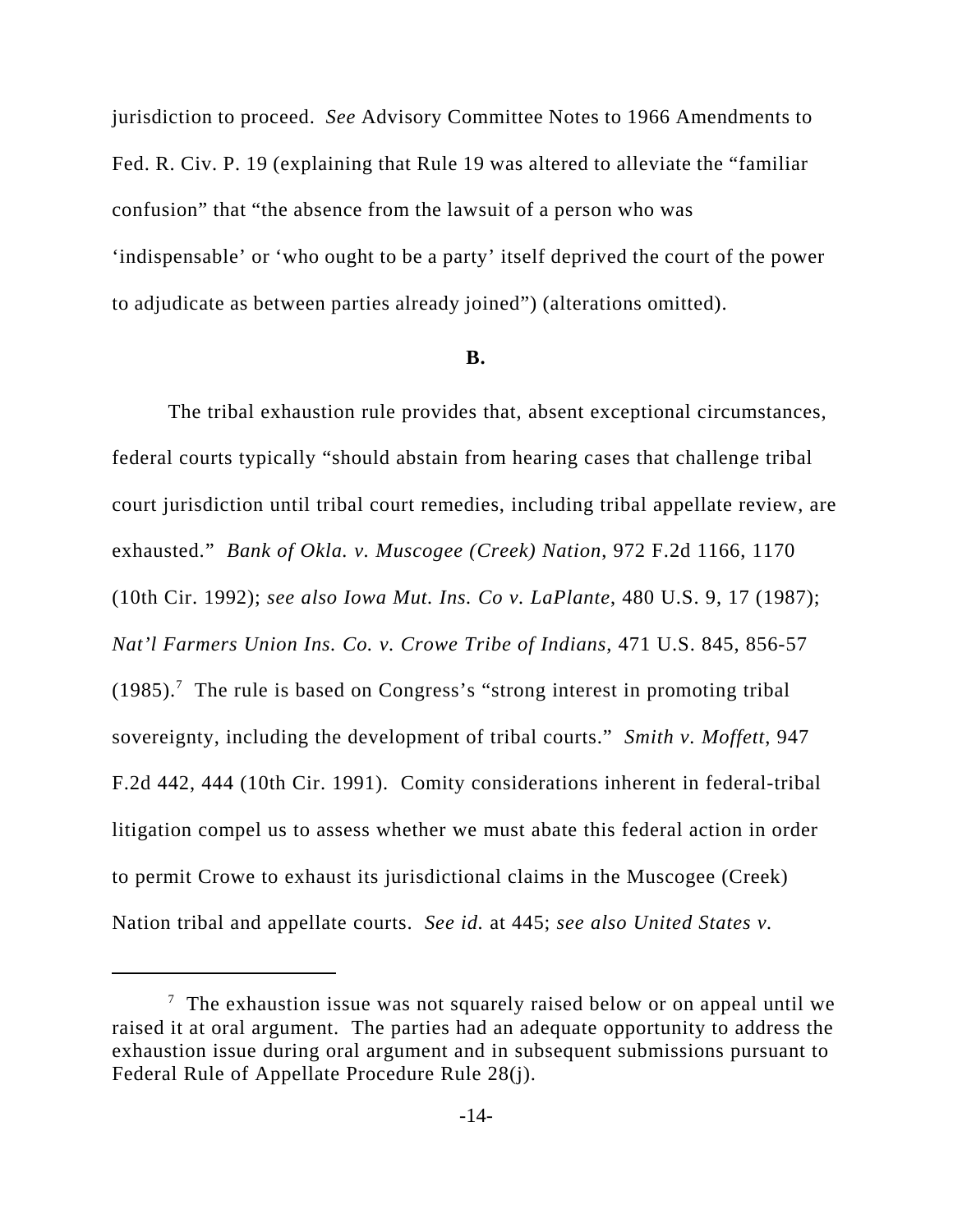*Tsosie*, 92 F.3d 1037, 1041 (10th Cir. 1996).

While conceding that the determination of whether the tribal court has subject matter jurisdiction over non-Indians in civil cases often "should be conducted in the first instance in the Tribal Court itself," *Nat'l Farmers Union Ins. Co.*, 471 U.S. at 856, Crowe appears to contend that the Muscogee Supreme Court, in fact, made such a determination when it summarily denied the Thlopthlocco's petition to rehear the January 16 Order. We are not persuaded that is necessarily so. As described above, the Thlopthlocco's primary argument in its petition for rehearing was that the Muscogee (Creek) Nation courts lacked jurisdiction to require the *Thlopthlocco* to obtain and return fees paid to Crowe. While the Thlopthlocco asserted in a footnote that the tribal courts also lacked jurisdiction over *Crowe*, it is not possible to determine from the summary order whether the Muscogee Supreme Court rejected that alternative jurisdictional argument in denying the Thlopthlocco's petition. On the contrary, the court may well have determined it had jurisdiction to enter the January 16 Order as to the Thlopthlocco, without considering the related question of whether it had jurisdiction over Crowe. Because summary dispositions are "decisions on the merits" only as to the "precise issues presented and *necessarily decided* by those actions," *Metromedia, Inc. v. City of San Diego*, 453 U.S. 490, 499 (1981) (emphasis added) (internal quotation marks omitted), we simply cannot conclude with certainty that the Muscogee Supreme Court actually determined tribal

-15-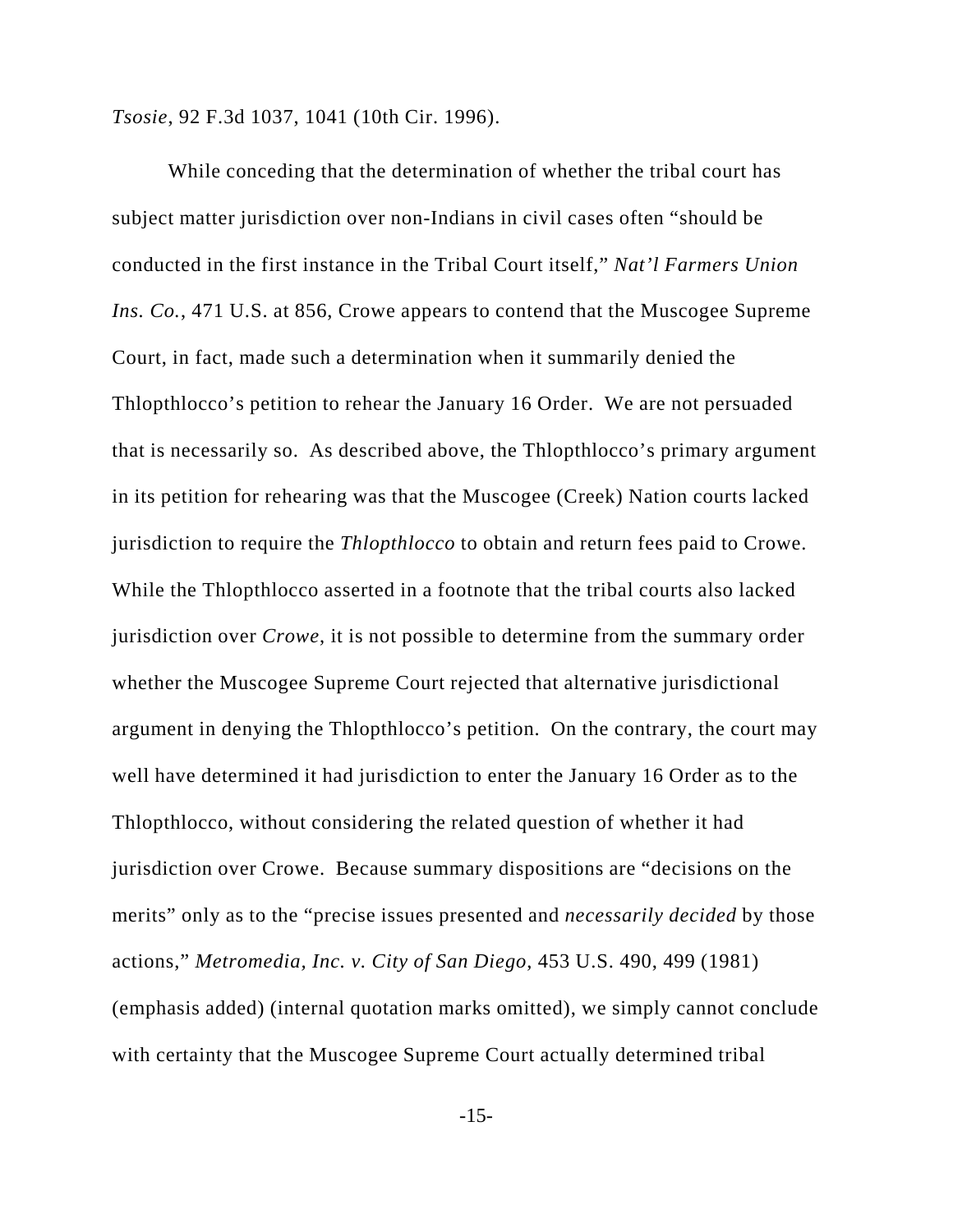jurisdiction was proper as to Crowe.

Crowe's reliance on *Enlow v. Moore*, 134 F.3d 993, 995-96 (10th Cir. 1998), does not persuade us otherwise. In *Enlow*, we held that tribal remedies were sufficiently exhausted when the Muscogee (Creek) Nation Supreme Court held it had adjudicatory jurisdiction over a boundary dispute via-a-vis a non-Indian landowner, who was a party in the underlying tribal litigation. In that case, unlike the present one, the Muscogee Supreme Court not only had the opportunity to review the landowner's jurisdictional claim, but also clearly exercised that opportunity by squarely holding that tribal jurisdiction was proper over the dispute and the non-Indian party. *Enlow* does not address whether the tribal exhaustion rule may be satisfied where, as here, the tribal court had an opportunity to pass on its jurisdiction but failed expressly to do so. Nor do we address that issue today because, as explained below, we conclude that Crowe was not required to exhaust its jurisdictional claim in tribal court due to the exceptional circumstances of this case.

As a prudential rule based on comity, the exhaustion rule is not without exception. Relevant here, exhaustion is not required if it is "clear that the tribal court lacks jurisdiction," such that "the exhaustion requirement would serve no purpose other than delay." *Burrell v. Armijo*, 456 F.3d 1159, 1168 (10th Cir. 2006) (internal quotation marks omitted) (quoting *Nevada v. Hicks*, 533 U.S. 353, 369 (2001)). Crowe was not a party in the tribal court action and is not an Indian

-16-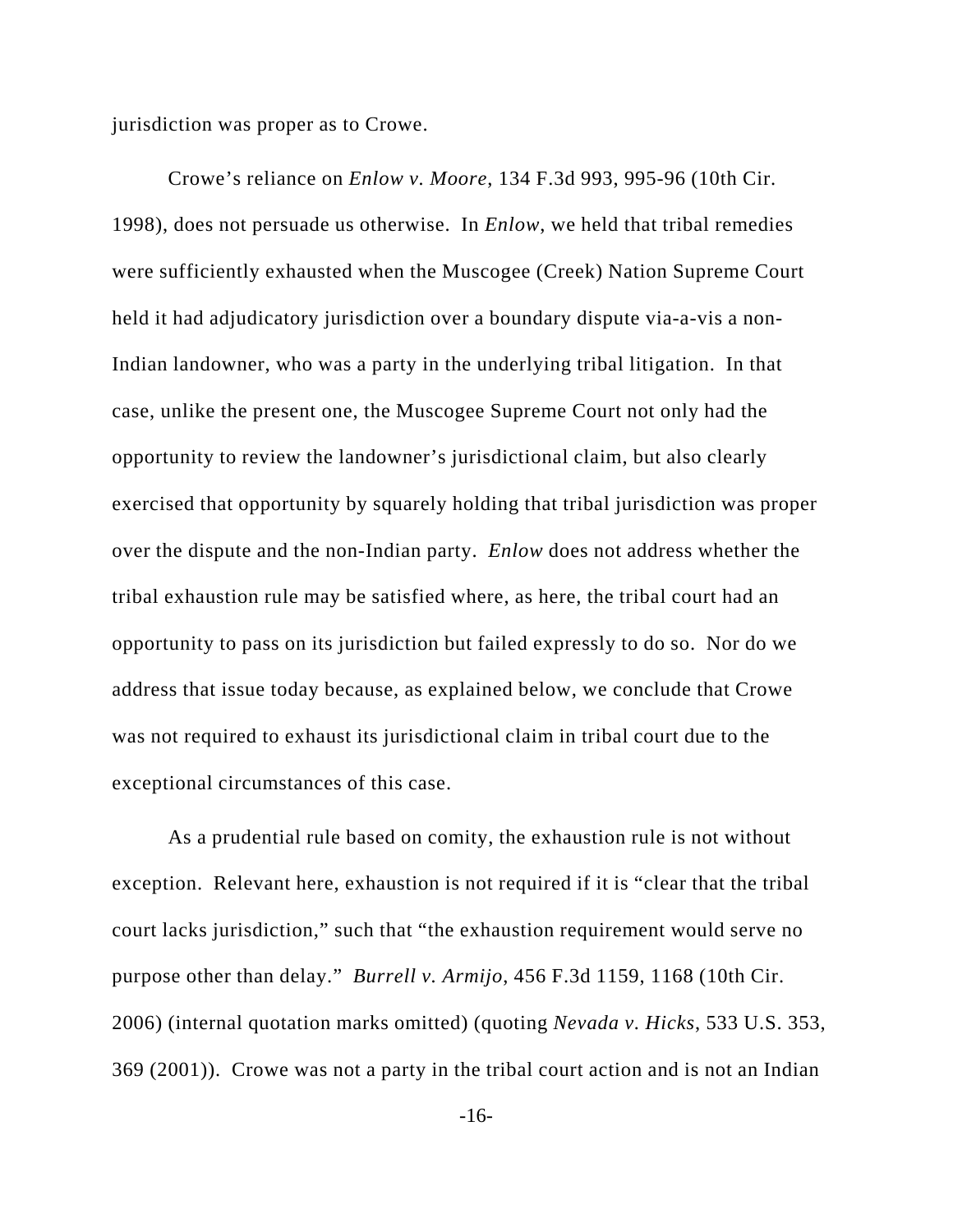entity. There is a presumption against tribal civil jurisdiction over non-Indians under *Montana v. United States*, 450 U.S. 544, 564-65 (1981), and its progeny. *See also Plains v. Commerce Bank v. Long Family Land & Cattle Co.*, 554 U.S. 316, 329-30 (2008); *Hicks*, 533 U.S. at 367-70. This is so because while the tribes have authority to exercise civil jurisdiction over their own members, "exercise of tribal power beyond what is necessary to protect tribal selfgovernment or to control internal relations is inconsistent with the dependent status of the tribes, and so cannot survive without express congressional delegation." *Montana*, 450 U.S. at 564 (citations omitted). Generally, therefore, "the inherent sovereign powers of an Indian tribe do not extend to the activities of nonmembers of the tribe." *Id.* at 565.

There are two exceptions to *Montana*'s general rule against tribal court jurisdiction over non-Indians. Under the first, a tribe may regulate "activities of nonmembers who enter consensual relationships with the tribe or its members, through commercial dealing, contracts, leases, or other agreements." *Id.* Under the second, a tribe may exercise authority over nonmember conduct where "the conduct threatens or has some direct effect on the political integrity, the economic security, or the health or welfare of the tribe." *Id.* at 566. The Supreme Court has made clear, however, that in applying these exceptions "to nonmembers . . . , a tribe's adjudicative jurisdiction does not exceed its legislative jurisdiction." *Strate v. A-1 Contractors*, 520 U.S. 438, 453 (1997); *accord Hicks*, 533 U.S. at

-17-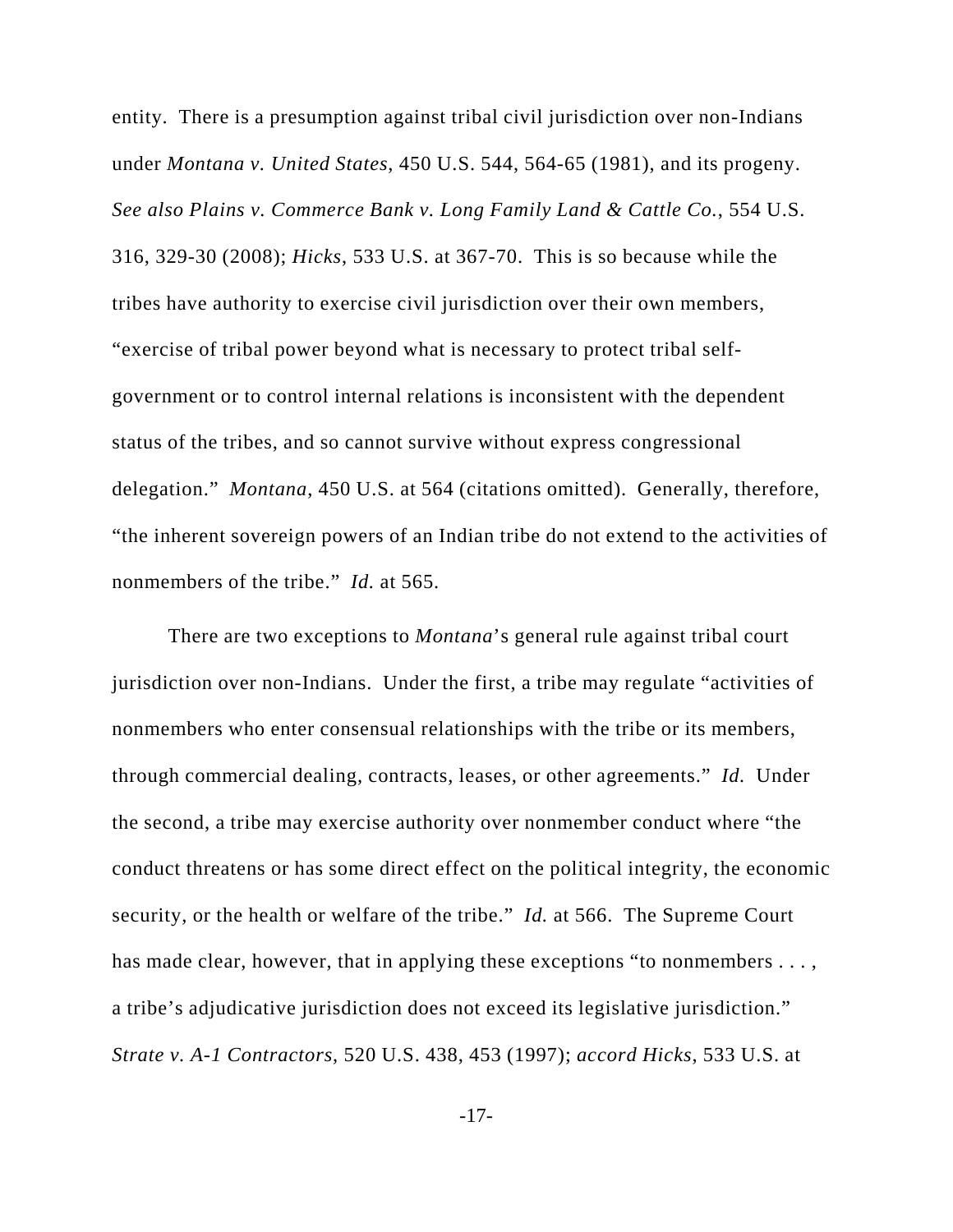357-58. Tribal courts are thus not courts of general jurisdiction. As the Court has explained:

A state court's jurisdiction is general, in that it lays hold of all subjects of litigation between parties within its jurisdiction, though the causes of dispute are relative to the laws of the most distant part of the globe. Tribal courts, it should be clear, cannot be courts of general jurisdiction in this sense, for a tribe's inherent adjudicative jurisdiction over nonmembers is at most only as broad as it is legislative jurisdiction.

*Hicks*, 533 U.S. at 367 (internal quotation marks and citations omitted).

There is no dispute that *Montana* and its progeny govern whether the Muscogee (Creek) Nation courts have adjudicatory jurisdiction over Crowe. Judge Stidham maintains tribal court jurisdiction is appropriate under *Montana*'s first exception because, in his view, Crowe entered a "consensual relationship" with the Muscogee (Creek) Nation by enrolling in its bar association and practicing before its courts. It is true that membership in a tribe's bar association and appearances before its courts can constitute a "consensual relationship" with the tribe. But that is not the end of the *Montana* inquiry. Such a "consensual relationship" may establish tribal court jurisdiction under *Montana* only if there is a sufficient "nexus" between that relationship and the attendant "exertion of tribal authority." *MacArthur v. San Juan Cnty.*, 309 F.3d 1216, 1223 (10th Cir. 2002).

The question thus posed is whether there is a sufficient nexus between Crowe's practice before the Muscogee (Creek) Nation courts and Judge Stidham's

-18-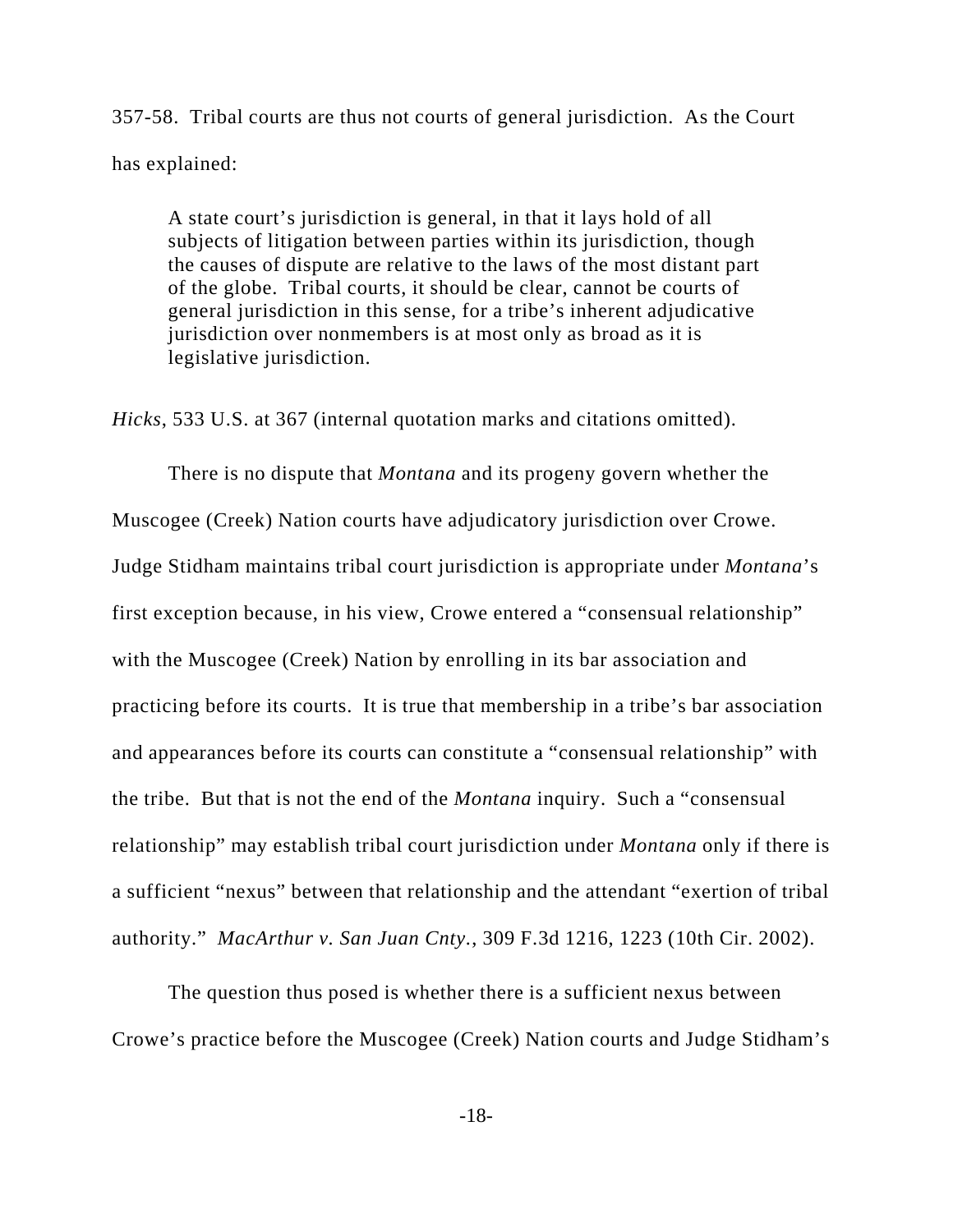order requiring Crowe to return attorneys' fees already paid to it pursuant to its contract with the Thlopthlocco pending determination of the merits of the underlying tribal court litigation. We hold there is not. The vast majority of cases Judge Stidham cites for his proposition that a tribal court has power to regulate attorneys who practice before it are cases addressing disciplinary matters, in which courts have permitted suits against defendant-attorneys for alleged misconduct. *See, e.g.*, *Trinity Indus. v. Myers & Assocs.*, 41 F.3d 229 (5th Cir. 1995) (breach of fiduciary duty, civil conspiracy, negligence); *Johnson v. Shaines & McEachern, P.A.*, 835 F. Supp. 685 (D.N.H. 1993) (legal malpractice); *Willis v. Semmes, Bowen & Semmes*, 441 F. Supp. 1235 (E.D. Va. 1977) (malpractice, breach of contract, conversion, conspiracy); *Waterval v. District Court*, 620 P.2d 5 (Colo. 1980) (breach of fiduciary obligations); *In re Estate of Vernon*, 609 So. 2d 128 (Fla. Dist. Ct. App. 1992) (legal malpractice); *Sifers v. Horen*, 177 N.W.2d 189 (Mich. Ct. App. 1970) (negligence); *cf. Cole v. Ruidoso Mun. Schools*, 43 F.3d 1373 (10th Cir. 1994) (affirming motion to disqualify counsel). Those cases are inapposite here, where there has never been any allegation that Crowe attorneys acted unprofessionally before the Muscogee (Creek) Nation courts, and where the order directing Crowe to return its fees had nothing to do with conduct of Crowe attorneys practicing before the court.

Judge Stidham's reliance on cases in which courts have exercised ancillary jurisdiction over attorneys' fees issues is equally unavailing. Those cases involve

-19-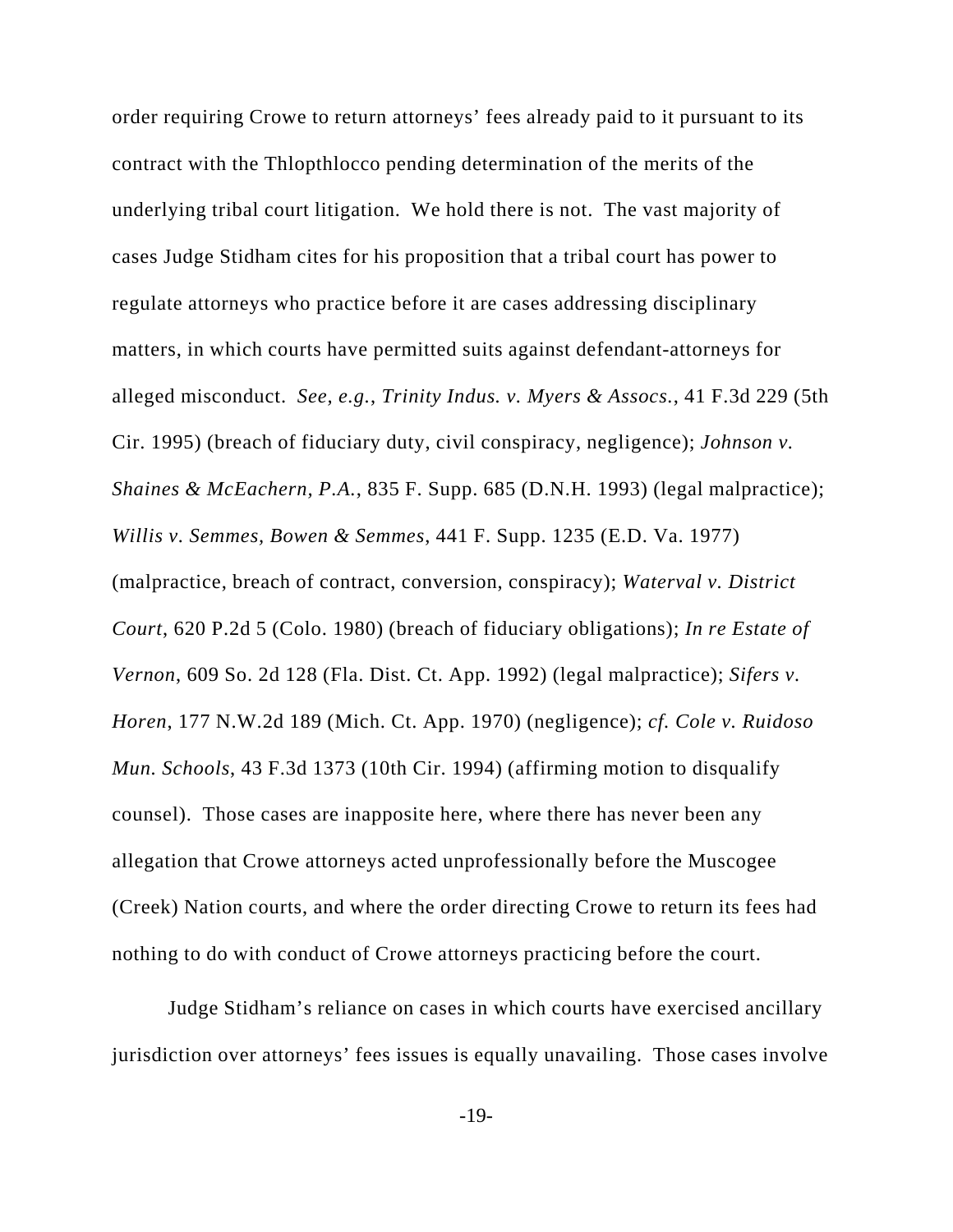the exercise of ancillary jurisdiction where there is an actual or potential disagreement between an attorney and his client regarding attorneys' fees related to the judgment in the proceeding. *See, e.g.*, *Garrick v. Weaver*, 888 F.2d 687, 690-92 (10th Cir. 1989); *Jenkins v. Weinshienk*, 670 F.2d 915, 917-18 (10th Cir. 1982); *Rosquist v. Soo Line R.R.*, 692 F.2d 1107, 1109-12 (7th Cir. 1982); *In re Austrian & German Bank Holocaust Litig.*, 317 F.3d 91, 96-101 (2d Cir. 2003). Here, there is no allegation regarding any tension between Crowe and the Thlopthlocco regarding attorneys' fees to establish the requisite nexus in this case. To the contrary, there is every indication that the Thlopthlocco Tribe, as currently constituted, does not want Crowe to return funds paid to it for past legal services pursuant to their contract.

For ancillary jurisdiction over Crowe as a nonmember of the tribe to be appropriate under the consensual relationship exception to *Montana*, the dispute before the tribal court must arise directly out of that consensual relationship. *See* Sarah Krakoff, *Tribal Civil Judicial Jurisdiction Over Nonmembers: A Practical Guide for Judges*, 81 U. Colo. L. Rev. 1187, 1225-26 (2010) ("[W]hether affirming or rejecting the consensual relationship exception [of *Montana*], [courts have] followed *Strate*'s admonition that the claim must arise from the consensual relationship with the tribe or tribal members."). That is not the case here.

Crowe's contractual relationship with the Thlopthlocco government has nothing to do with Crowe attorneys' consensual relationship with the Creek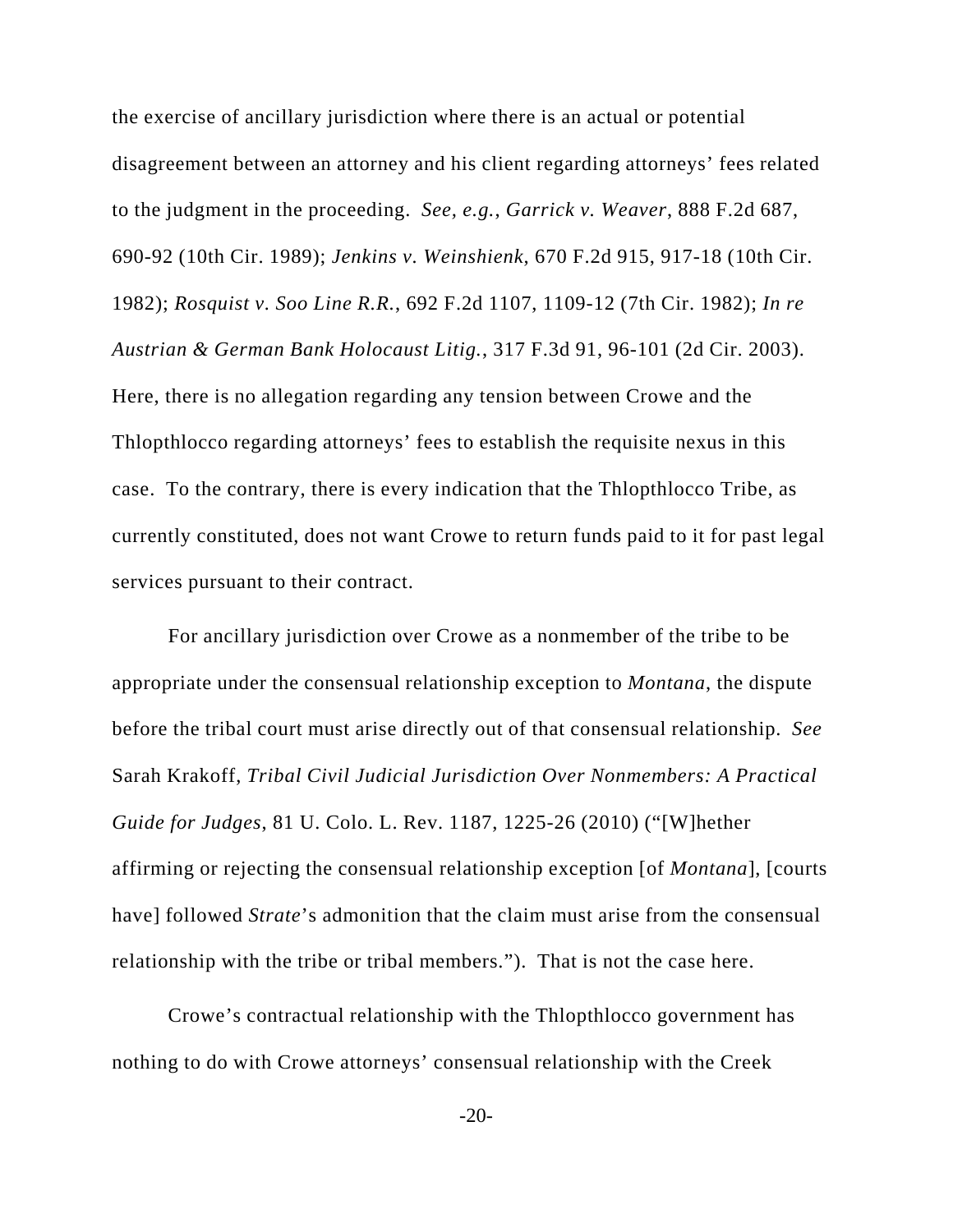Nation based on their Bar membership. Nor is Crowe's consensual relationship with the Creek Nation related to the dispute before Judge Stidham. The substance of the Anderson defendants' cross-claim in tribal court is that the January 27, 2007 election was invalid and the wrong tribal members are therefore running the government. What the Anderson defendants seek is prospective injunctive relief against the nine individual cross-claim defendants, some of whom constitute the Business Committee of the Thlopthlocco, to correct this alleged wrong. *See supra* note 3. Even assuming the Anderson defendants should ultimately prevail on their claim, the relief they are requesting is that the January 27, 2007 election of the current government be declared invalid. Presumably, a new election would have to be conducted.<sup>8</sup> Who would win that election and become the new Business Committee of the Thlopthlocco is unknown and is not a part of this tribal court litigation. Whether that Business Committee would seek to avoid any third-party contracts made by the prior Business Committee on behalf of the Thlopthlocco and attempt to recover any amounts paid under such contracts, including the contract with Crowe, is also unknown and is not a part of the litigation before Judge Stidham. While the Creek Nation has jurisdiction to regulate its own citizens, the Thlopthlocco is an independent tribal entity that

<sup>&</sup>lt;sup>8</sup> It is noteworthy that the Anderson defendants never asked Judge Stidham or the Muscogee Supreme Court to order Crowe to return the fees it had been paid. Instead, they argued that the attorneys fees of *both parties* should be paid out of the Thlopthlocco Treasury for the duration of the litigation.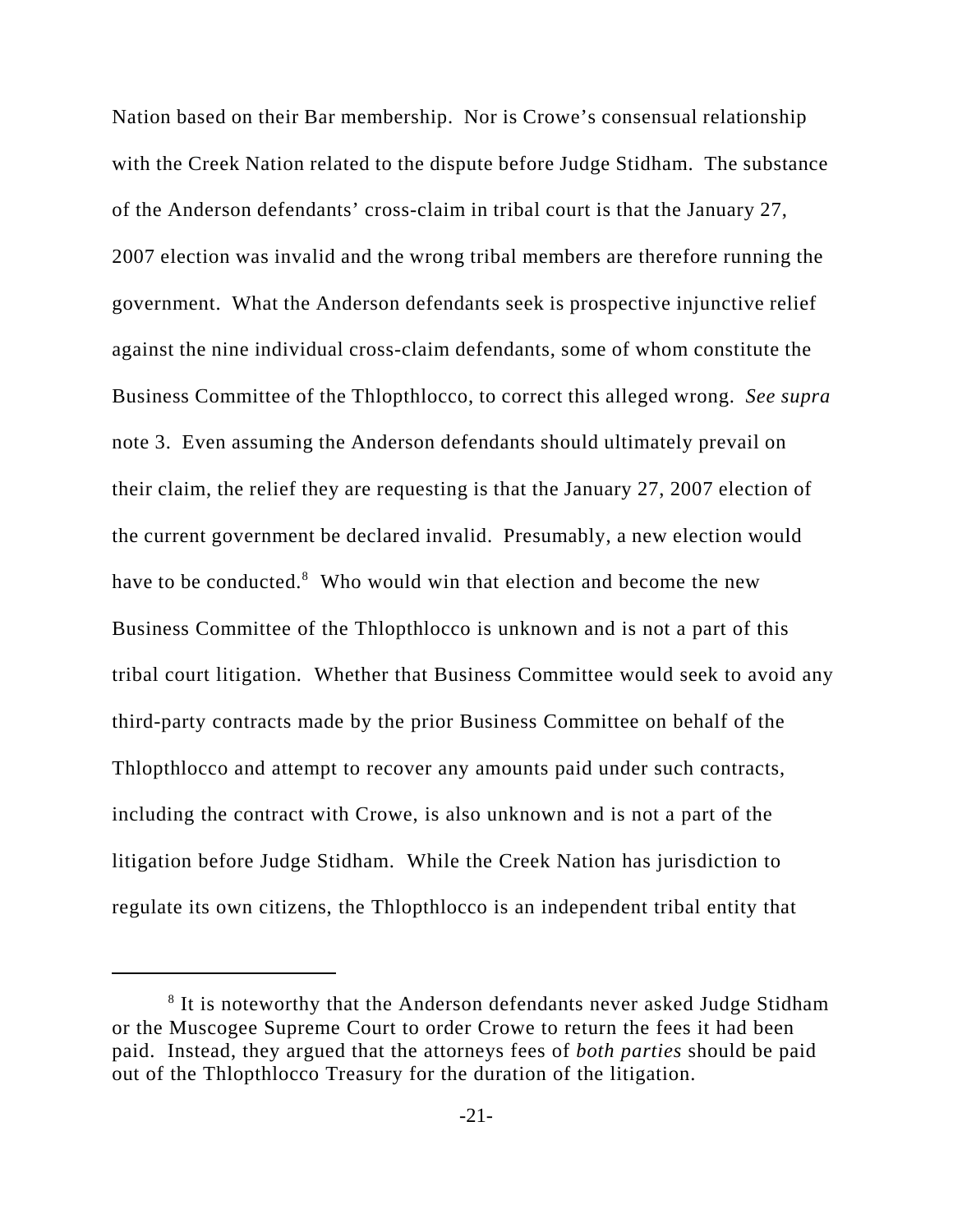elects its own government pursuant to its own Constitution and is not itself a citizen of the Creek Nation. Judge Stidham does not suggest that the Creek Nation has any regulatory power over the contracts the Thlopthlocco makes with third parties in general. Instead, Judge Stidham contends "the issue of the Muscogee (Creek) Nation's jurisdiction over the law firm's contract is simply one aspect of the Muscogee (Creek) Nation's jurisdiction over the law firm in general as attorneys practicing before its courts." Reply Br. at 10. No case supports ancillary jurisdiction in circumstances like those here, where the claim that Crowe must return its fees has nothing to do with the reasonableness of fees. Because the validity of the fee contract is not relevant to Crowe's practice before the Creek Nation courts or its attorneys' membership in the Creek Nation's bar association, Judge Stidham did not have adjudicatory authority to order Crowe to return fees it received pursuant to its contract with the Thlopthlocco.

We therefore conclude that the first *Montana* exception does not support the exercise of tribal court jurisdiction over Crowe with respect to the fees it received from the Thlopthlocco. While Crowe attorneys submitted themselves to the Muscogee (Creek) Nation tribal court when they brought the Thlopthlocco litigation, there is no basis on which to conclude they or the firm submitted themselves to the general subject matter jurisdiction of the tribal court for all purposes, especially not for the purpose of voiding their contractual relationship with the Thlopthlocco, when that contract is not, directly or indirectly, part of the

-22-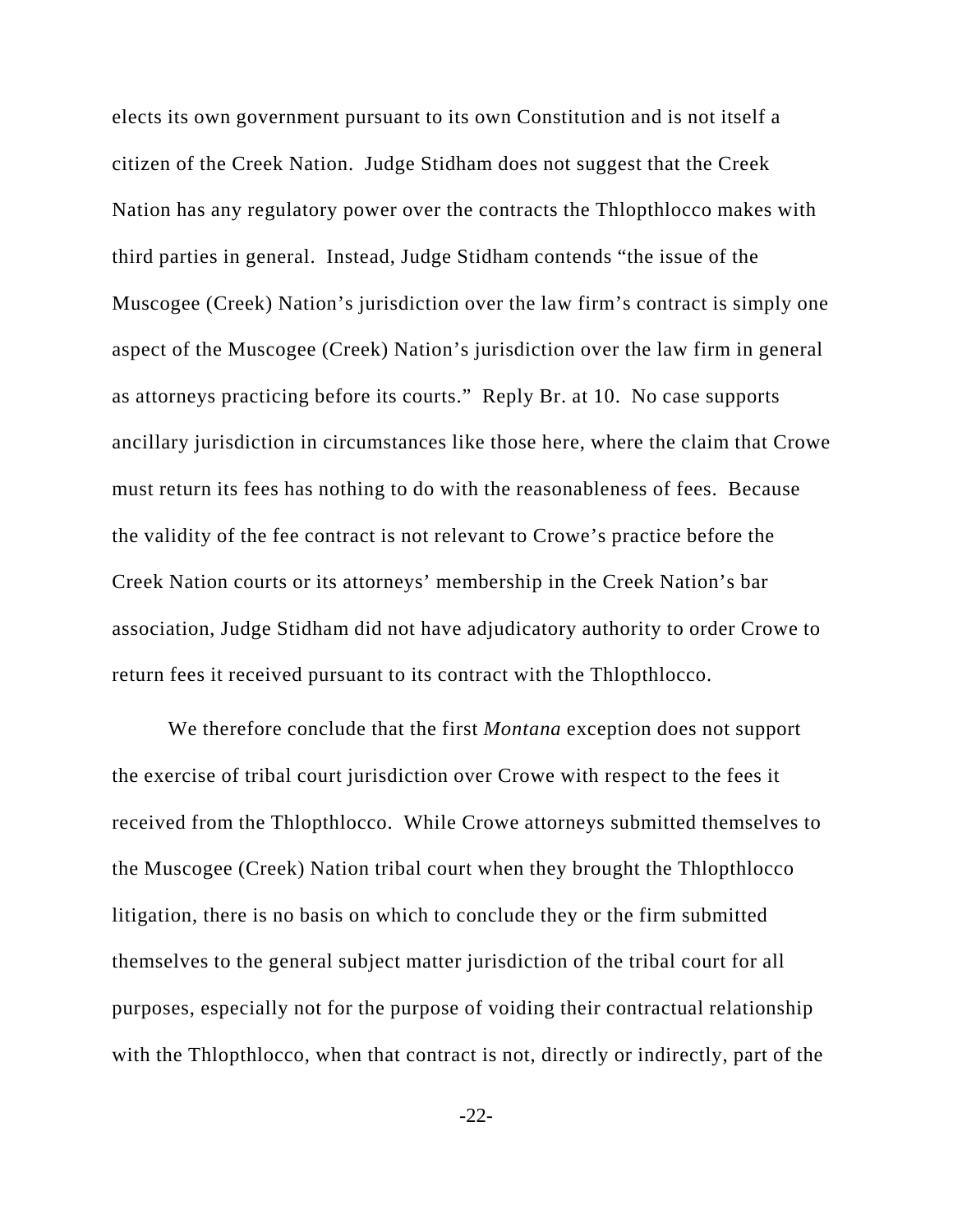Anderson defendant's claims before the court.

Nor does the second *Montana* exception apply. That exception is a narrow one which authorizes a tribe to exercise civil jurisdiction over a non-Indian whose conduct implicates the "political integrity, the economic security, or health or welfare of the tribe." *Montana*, 450 U.S. at 566. To support jurisdiction under this exception, the conduct must "imperil the subsistence of the tribal community." *Plains*, 554 U.S. at 341 (internal quotation marks omitted). Crowe's conduct in representing the Thlopthlocco, and being paid by it for doing so, does not undermine the sovereignty or welfare of the Muscogee (Creek) Nation, a separate tribal entity.

In the absence of any compelling argument establishing tribal court jurisdiction over Crowe, a nonmember of the Creek Nation tribe who was not a party to the tribal court litigation, we hold that the Muscogee (Creek) Nation courts plainly did not have jurisdiction to order Crowe to return fees it already had earned pursuant to its legal services contract with the Thlopthlocco. Accordingly, the exhaustion requirement would serve no purpose, and there is no need to require further tribal court litigation before the exercise of federal jurisdiction in this case.

-23-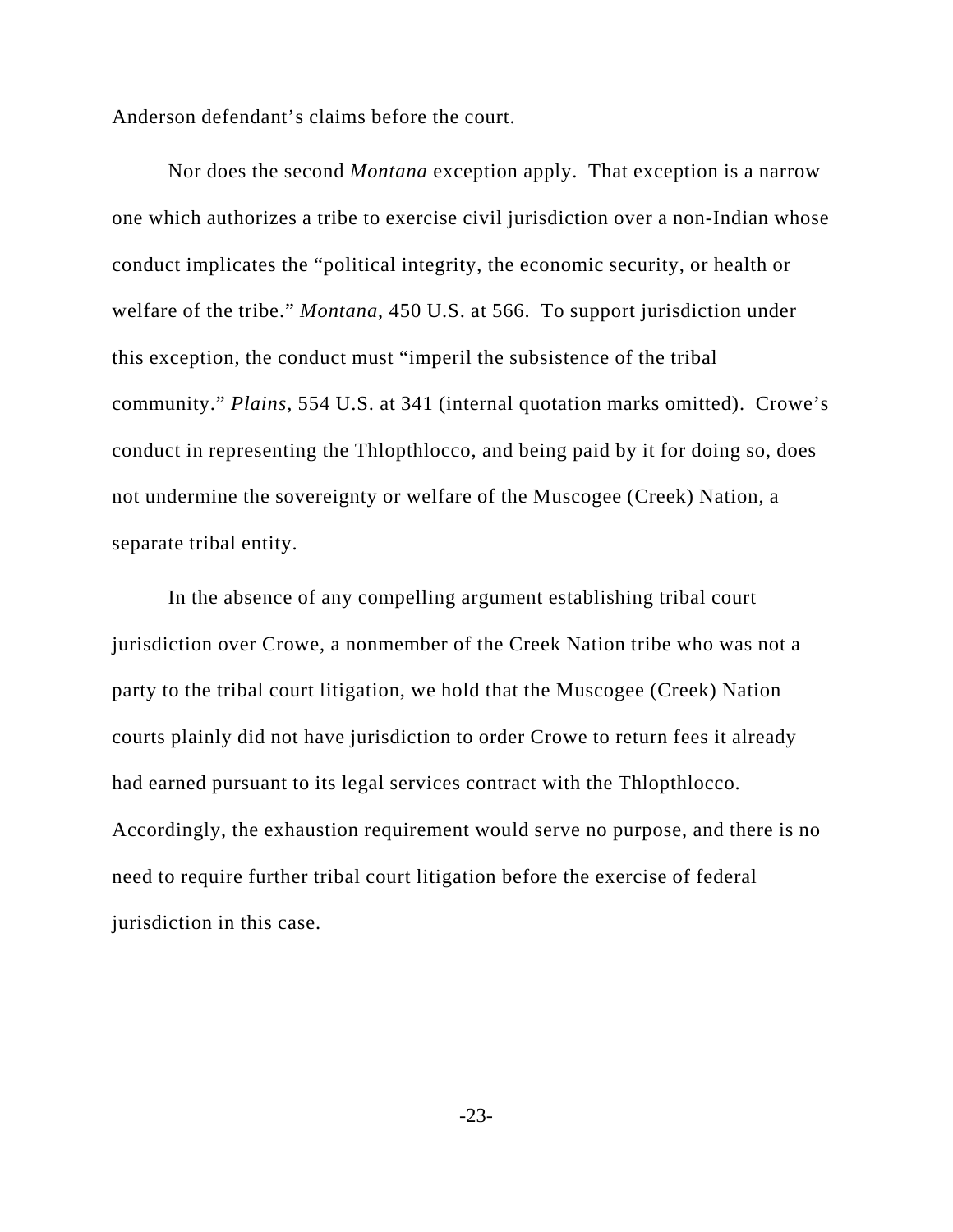Judge Stidham asserts he is entitled to both sovereign and judicial immunity "because he acted within the scope of his authority as a tribal court judge." Aplt. Br. at 1. We review *de novo* the district court's denial of tribal sovereign immunity, *Miner Elec., Inc. v. Muscogee (Creek) Nation*, 505 F.3d 1007, 1009 (10th Cir. 2007), and its denial of judicial immunity, *see Malik v. Arapahoe Cnty. Dept. of Soc. Servs.*, 191 F.3d 1306, 1313 (10th Cir. 1999).

#### **A.**

"Indian tribes have long been recognized as possessing the common-law immunity from suit traditionally enjoyed by sovereign powers." *Santa Clara Pueblo v. Martinez*, 436 U.S. 49, 58 (1978); *accord Berrey v. Asarco, Inc.*, 439 F.3d 636, 643 (10th Cir. 2006); *see Kiowa Tribe v. Mfg. Techs., Inc.*, 523 U.S. 751, 754-60 (1998); *Puyallup Tribe, Inc. v. Dep't of Game*, 433 U.S. 165 (1977). This immunity extends to tribal officials, so long as they are acting within the scope of their official capacities. *Fletcher v. United States*, 116 F.3d 1315, 1324 (10th Cir. 1997); *Burrell v. Armijo*, 456 F.3d 1159, 1174 (10th Cir. 2006); *cf. Santa Clara Pueblo*, 436 U.S. at 58.

Tribal immunity is similar, although not identical, to immunity afforded to states under the Eleventh Amendment. *Compare Kiowa Tribe*, 523 U.S. at 753-59 (describing evolution of common law doctrine of tribal immunity) *with Hans v.*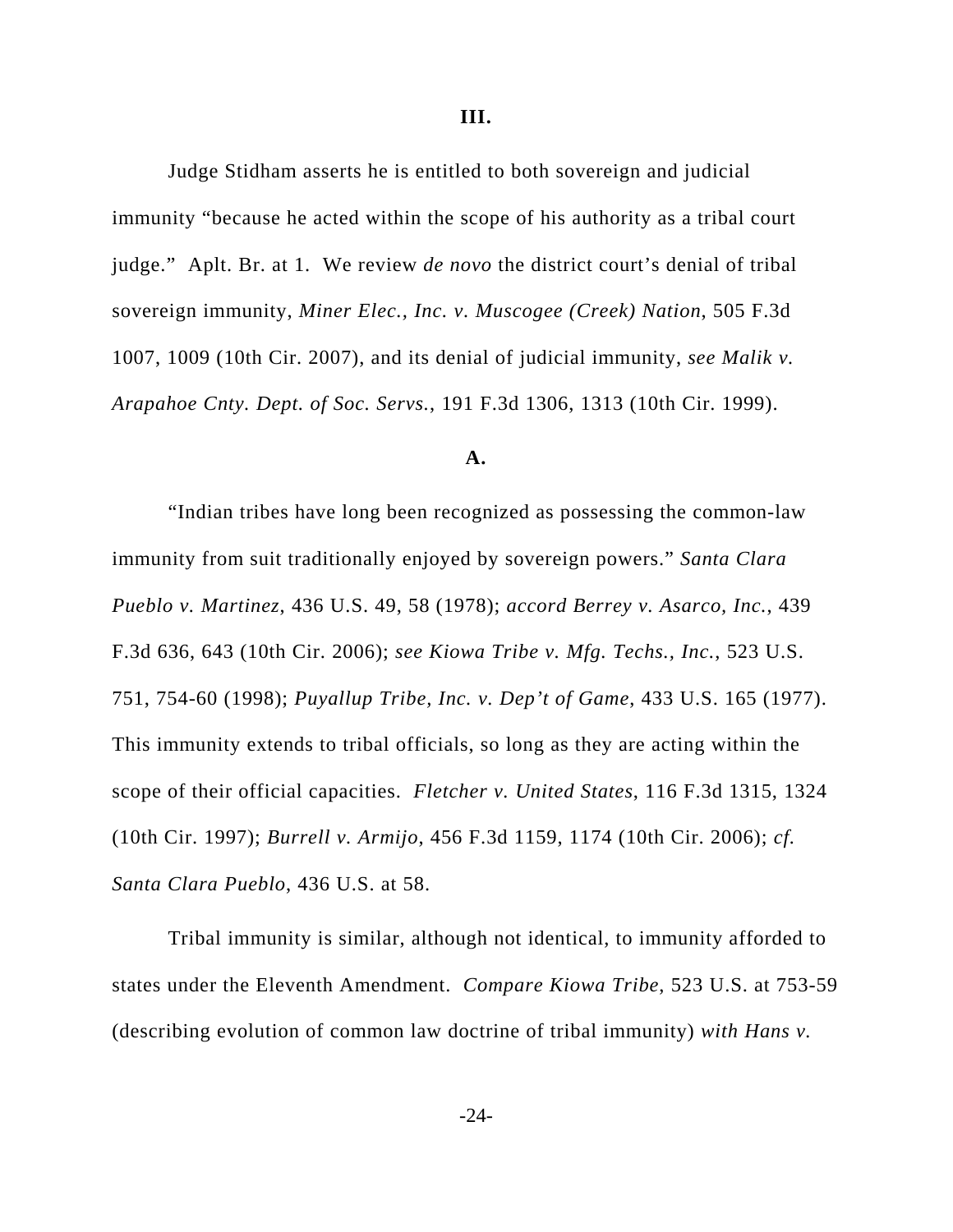*Louisiana*, 134 U.S. 1, 11-15 (1890) (reading Eleventh Amendment to preclude suits by citizens against sovereign states). Tribes and states both enjoy immunity from suit by virtue of their status as pre-Constitutional sovereigns. *See Santa Clara Pueblo*, 436 U.S. at 56 (describing tribes as "separate sovereigns pre-existing the Constitution"); *Alden v. Maine*, 527 U.S. 706, 713 (1999) ("States' immunity from suit is a fundamental aspect of the sovereignty which the States enjoyed before the ratification of the Constitution . . . ."). The scope of tribal immunity, however, is more limited. *See Plains Commerce Bank. v. Long Family & Cattle Co.*, 554 U.S. 316, 327 (2008) (noting that the "sovereignty the Indian tribes retain is of a unique and limited character" (internal quotation marks omitted)); *Montana v. United States*, 450 U.S. 544, 563 (1981) (observing that with their incorporation into the United States, "Indian tribes have lost many of the attributes of sovereignty"). Because tribal immunity is a matter of federal common law, not a constitutional guarantee, its scope is subject to congressional control and modification. *See Kiowa Tribe*, 523 U.S. at 759 (recognizing plenary authority of Congress to alter tribal immunity); *cf. United States v. Lara*, 541 U.S. 193 (2004) (upholding federal statute relaxing previously recognized bounds of tribal authority).

In *Ex parte Young*, 209 U.S. 123 (1908), the Supreme Court carved out an exception to Eleventh Amendment immunity for suits against state officials seeking to enjoin alleged ongoing violations of federal law. *See id*. at 159-60;

-25-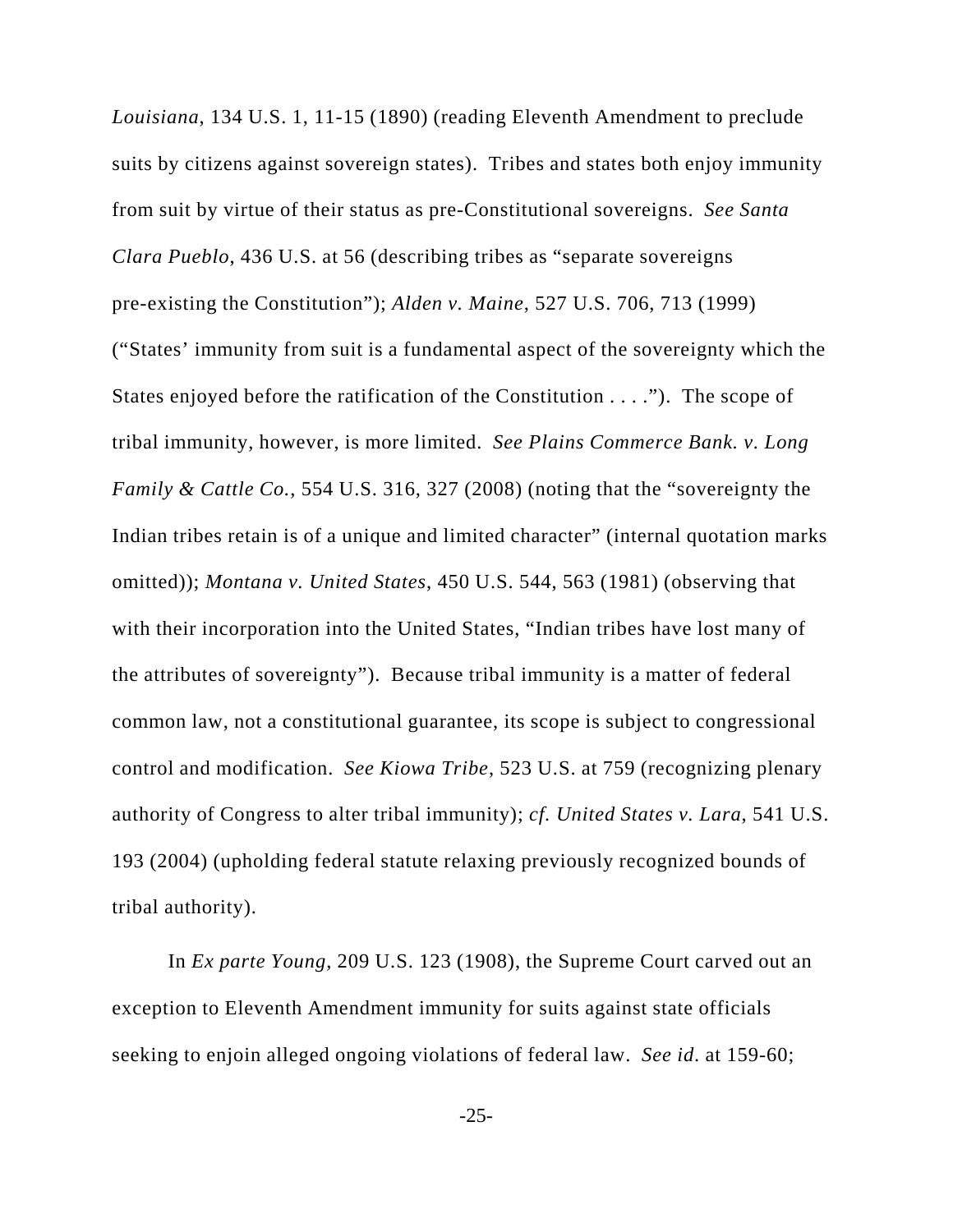*Hill v. Kemp*, 478 F.3d 1236, 1255-59 (10th Cir. 2007) (discussing rationale and subsequent history of *Ex parte Young*). The *Ex parte Young* exception proceeds on the fiction that an action against a state official seeking only prospective injunctive relief is not an action against the state and, as a result, is not subject to the doctrine of sovereign immunity. *See Pennhurst State Sch. & Hosp. v. Halderman*, 465 U.S. 89, 105 (1984) (noting "fiction of *Young*"); *Hill*, 478 F.3d at 1256 (same). By adhering to this fiction, the *Ex parte Young* doctrine enables "federal courts to vindicate federal rights and hold state officials responsible to the supreme authority of the United States." *Pennhurst*, 465 U.S. at 105; *see also Buchwald v. Univ. of N.M. Sch. of Med.*, 159 F.3d 487, 495 (10th 1998) (internal quotation marks omitted).

In prior cases, we have applied *Ex parte Young*, albeit implicitly, in the tribal context. *See Burrell*, 456 F.3d at 1174; *Tenneco Oil Co. v. Sac & Fox Tribe of Indians*, 725 F.2d 572, 574 (10th Cir. 1984) (per curiam). Today we join our sister circuits in expressly recognizing *Ex parte Young* as an exception not just to state sovereign immunity but also to tribal sovereign immunity. *See, e.g.*, *Vann v. Kempthorne*, 534 F.3d 741, 749 (D.C. Cir. 2008); *N. States Power Co. v. Prairie Island Mdewakanton Sioux Indian Cmty.*, 991 F.2d 458, 460 (8th Cir. 1993); *Tamiami Partners, Ltd. ex rel. Tamiami Dev. Corp. v. Miccosukee Tribe of Indians*, 177 F.3d 1221, 1225-26 (11th Cir 1999); *cf. Okla. Tax Comm'n v. Citizen Band Potawatomi Indian Tribe*, 498 U.S. 505, 514 (1991) (leaving open *Ex parte*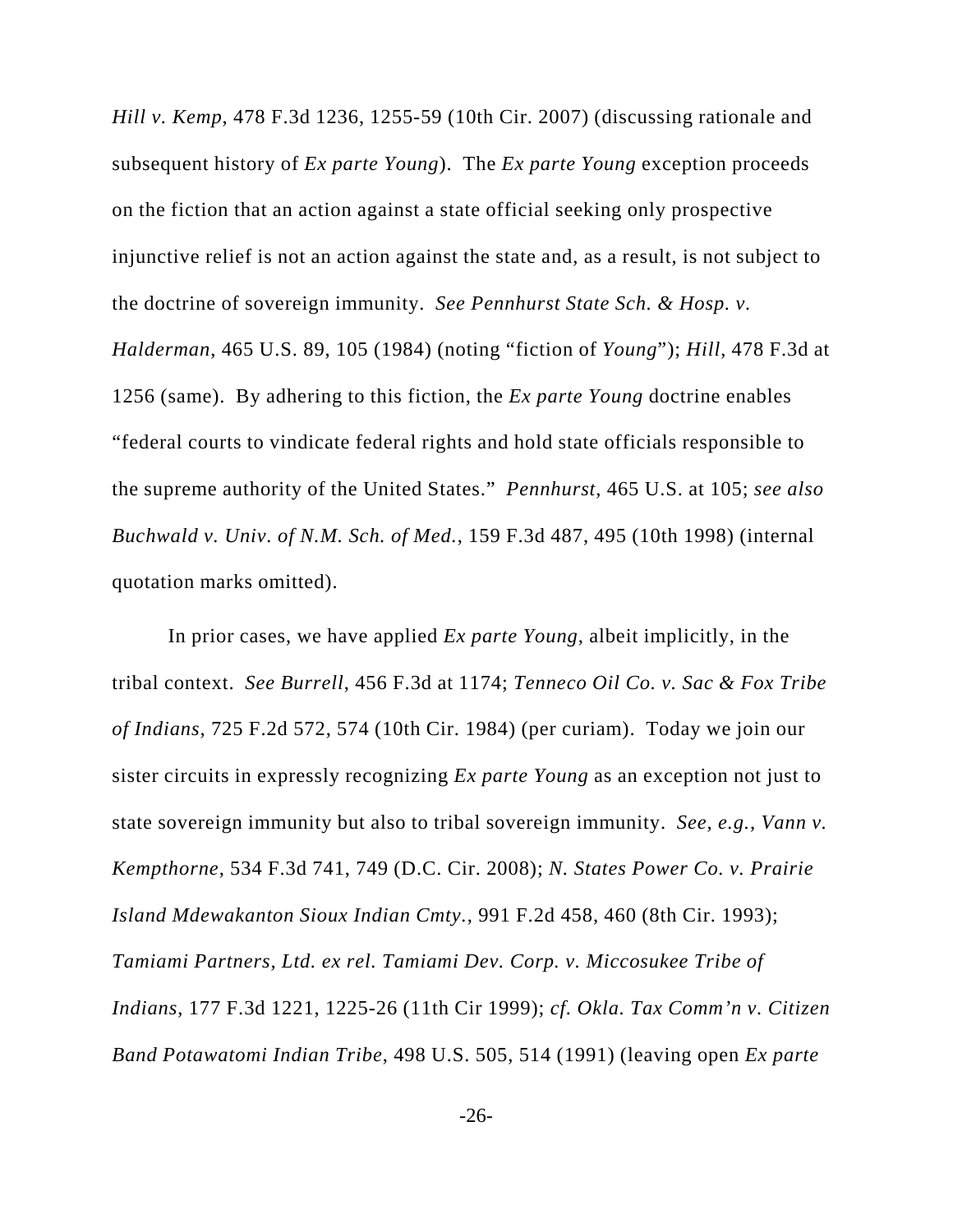*Young's* applicability in tribal context). We see no reason to restrict tribal sovereign immunity from the reaches of the *Ex parte Young* doctrine, particularly when Congress retains plenary authority to do so, *cf. Kiowa Tribe*, 523 U.S. at 758-60.

In the present case, we are asked to consider whether *Ex parte Young* may be applied to enjoin a violation of federal common law, namely, the unlawful exercise of tribal court jurisdiction. *See Hicks*, 533 U.S. at 357-60 (recognizing common law basis of tribal court jurisdiction); *Three Affiliated Tribes v. Wold Eng'g*, 476 U.S. 877, 890 (1986) (similar). Judge Stidham argues that *Ex parte Young* only applies when a complaint alleges an ongoing violation of the United States Constitution or a federal statute, and that an ongoing violation of federal common law is insufficient to sustain application of the doctrine. We disagree.

Judge Stidham cites no case, and we have found none, explicitly limiting the application of *Ex parte Young* to alleged violations of federal constitutional or statutory law, or conversely, refusing to apply the doctrine because the alleged violation was merely one of federal common law. In prior cases, we have assumed that federal common law was sufficient to sustain the application of the doctrine. *See, e.g.*, *Johns v. Stewart*, 57 F.3d 1544, 1549 (10th Cir. 1995) (noting that "[t]o properly bring their claim under *Ex parte Young*, Plaintiffs must assert an ongoing violation of a federal right" and analyzing whether plaintiffs had done so under federal common law); *Am. Petrofina Co. v. Nance*, 859 F.2d 840, 841-42

-27-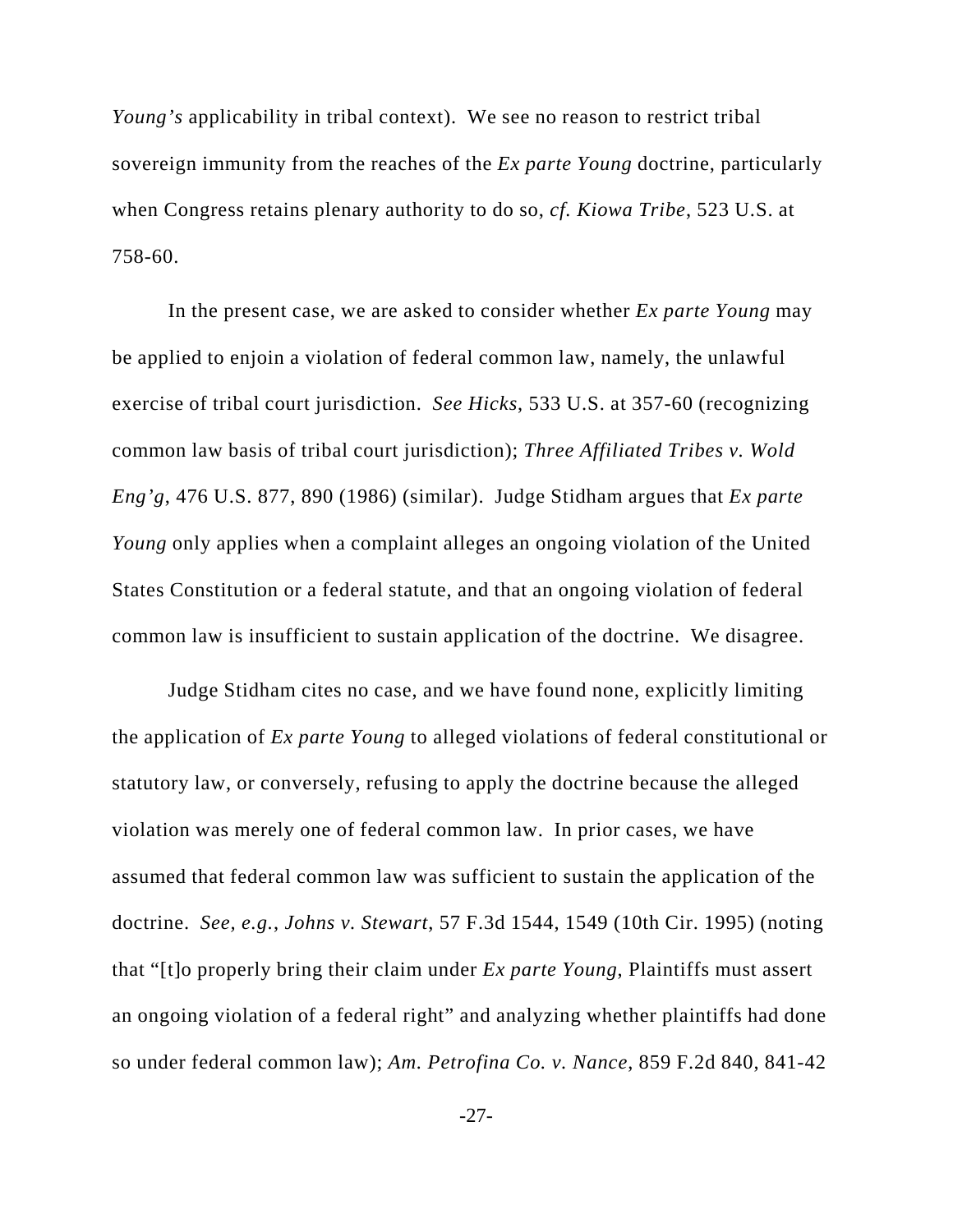(10th Cir. 1988) (applying *Ex parte Young* on basis of violation of federal common law). Today we expressly so hold.

The Supreme Court has explained that, in determining whether the doctrine of *Ex parte Young* applies, "a court need only conduct a straightforward inquiry into whether [the] complaint alleges an ongoing violation of federal law and seeks relief properly characterized as prospective." *Verizon, Inc. v. Md., Inc. v. Pub. Serv. Comm*'*n*, 535 U.S 635, 645 (2002) (internal quotation marks omitted) (alteration in original); *see also Va. Office for Protection & Advocacy v. Stewart*, No. 09-529, 2011 WL 1466121, at \*6 (U.S. Apr. 19, 2011) (applying *Verizon*); *Muscogee (Creek) Nation v. Okla. Tax Comm'n*, 611 F.3d 1222, 1232 (10th Cir. 2010) (same). A prayer for injunctive relief asking "that state officials be restrained from enforcing an order in contravention of controlling federal law" satisfies *Verizon*'s straightforward inquiry. *Verizon,* 535 U.S. at 645. *Verizon*'s direction does not limit the *Ex parte Young* inquiry to whether federal constitutional or statutory law has been violated, and we reject Judge Stidham's argument that federal common law is inadequate to sustain the application of the *Ex parte Young* doctrine.

Our conclusion accords with the logic of *Ex parte Young*, which was motivated by a recognition of, and allegiance to, federal law as the supreme law of the United States. *See Ex Parte Young*, 209 U.S. at 167 (adopting "immunity stripping" rationale on ground that "the state cannot . . . impart to the official

-28-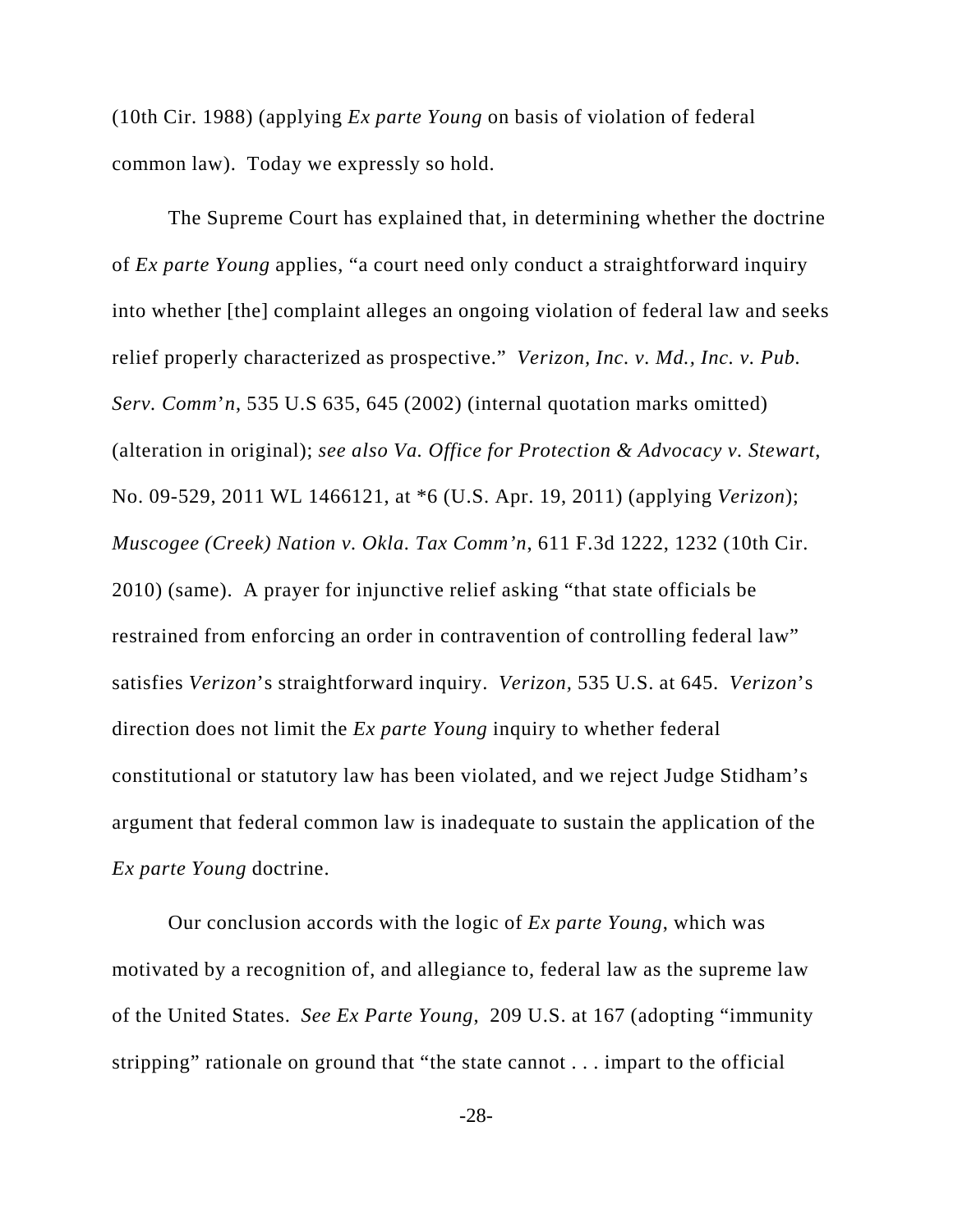immunity from responsibility of the supreme authority of the Untied States"). Under *Ex parte Young*, certain official-capacity suits are excepted from the doctrine of sovereign immunity as a way to vindicate federal rights and, in the process, ensure the supremacy of federal law. *See, e.g.*, *Pennhurst*, 465 U.S. at 105 ("[T]he *Young* doctrine has been accepted as necessary to permit the federal courts to vindicate federal rights and hold state officials responsible to the supreme authority of the United States." (internal quotation marks omitted)); *see also Va. Office for Protection & Advocacy*, 2011 WL 1466121, at \*6 (endorsing *Pennhurst*, 465 U.S. at 105-07); *Idaho v. Coeur d'Alene Tribe*, 521 U.S. 261, 293 (1997) ("*Ex parte Young* gives life to the Supremacy Clause." (quoting *Green v. Mansour*, 474 U.S. 64, 68 (1985)); *accord Buchwald*, 159 F.3d at 495 (endorsing *Pennhurst*, 465 U.S. at 105). This rationale applies with equal force here, where federal common law has been recognized as the supreme law of the United States, *cf. Wilburn Boat Co. v. Fireman's Fund Ins. Co.*, 348 U.S. 310, 314 (1955), and there is an established "federal right to be protected against the unlawful exercise of Tribal Court judicial power." *MacArthur v. San Juan Cnty.*, 309 F.3d 1216, 1225 (10th Cir. 2002) (internal quotation marks omitted).

Applying the instruction of *Verizon* and logic of *Ex parte Young*, we hold that the alleged unlawful exercise of tribal court jurisdiction in violation of federal common law is an ongoing violation of "federal law" sufficient to sustain the application of the *Ex parte Young* doctrine. Satisfied that Crowe seeks

-29-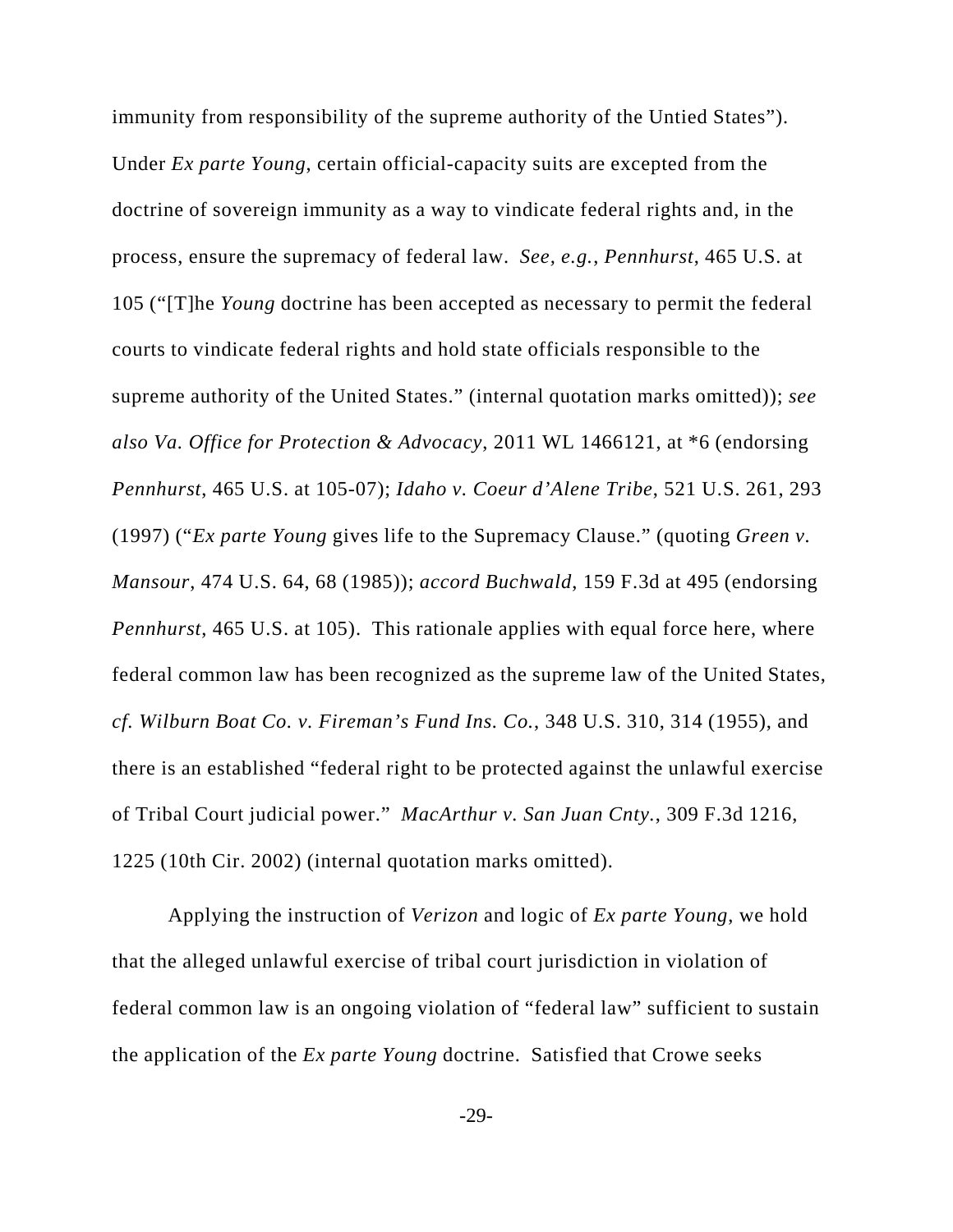prospective relief to enjoin a tribal official from enforcing an order in contravention of controlling federal law, we agree with the district court that this action falls within the *Ex parte Young* exception, and therefore is not barred by the doctrine of sovereign immunity.

#### **B.**

Given our conclusion that this action falls within *Ex parte Young*'s exception to sovereign immunity, we may dispense quickly with Judge Stidham's contention that he is entitled to judicial immunity. We hold he is not.

Judicial immunity applies only to personal capacity claims. *See Kentucky v. Graham*, 473 U.S. 159, 166-67 (1985) ("When it comes to defenses of liability, an official in a personal-capacity action may . . . be able to assert personal immunity defenses . . . . In an official-capacity action, these defenses are unavailable."). The *Ex parte Young* exception applies in this case because Crowe seeks relief from Judge Stidham in his official capacity. *See, e.g.*, *Kemp*, 478 at 1255-56. Judicial immunity does not apply here because Judge Stidham was not sued in his individual capacity.

Because this ground is a sufficient basis for affirming the district court's denial of judicial immunity, we need not consider whether, as the district court concluded, judicial immunity is likewise inapplicable under the exception for actions seeking prospective injunctive relief set forth in *Pulliam v. Allen*, 466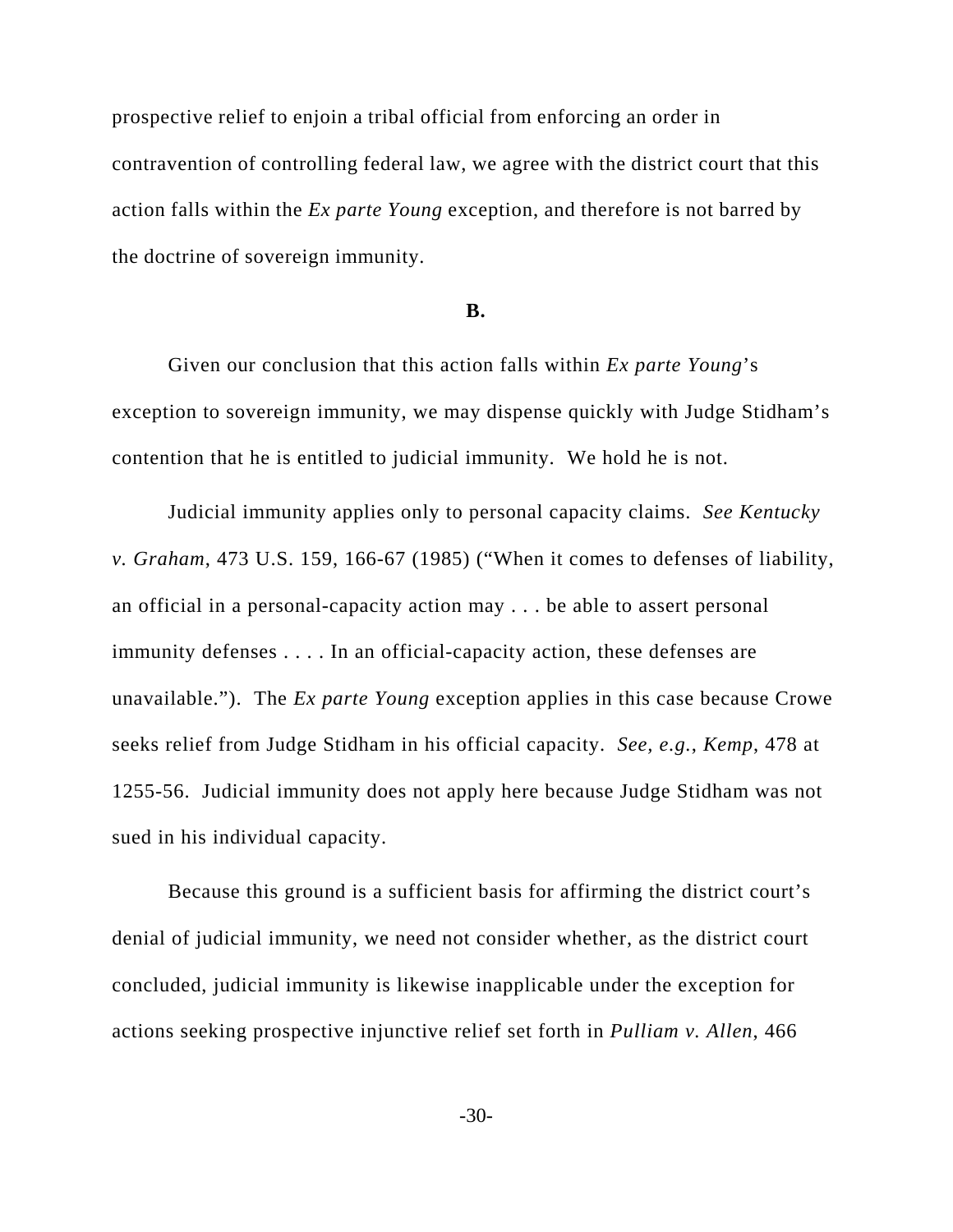U.S. 522 (1984). *See Harris v. Champion*, 51 F.3d 901, 905 (10th Cir. 1995).

## **IV.**

We turn finally to Judge Stidham's contention that the district court erred in preliminarily enjoining him from ordering Crowe to return its fees to the Thlopthlocco pending resolution of the underlying litigation in tribal court. We review the district court's grant of a preliminary injunction for an abuse of discretion. *Pac. Frontier v. Pleasant Grove City*, 414 F.3d 1221, 1226 (10th Cir. 2005). "A district court abuses its discretion where it commits a legal error or relies on clearly erroneous factual findings, or where there is no rational basis in the evidence for its ruling." *Davis v. Mineta*, 302 F.3d 1104, 1111 (10th Cir. 2002) (citation omitted).

To obtain a preliminary injunction, a plaintiff must show: "(1) a likelihood of success on the merits; (2) a likelihood that the movant will suffer irreparable harm in the absence of preliminary relief; (3) that the balance of equities tips in the movant's favor; and (4) that the injunction is in the public's interest." *Chamber of Commerce v. Edmonson*, 594 F.3d 742, 764 (10th Cir. 2010) (internal quotation marks omitted)); *see also* Fed. R. Civ. P. 65. Judge Stidham primarily contends the district court should not have issued the preliminary injunction because Crowe failed to establish the second factor – i.e., that it would suffer

-31-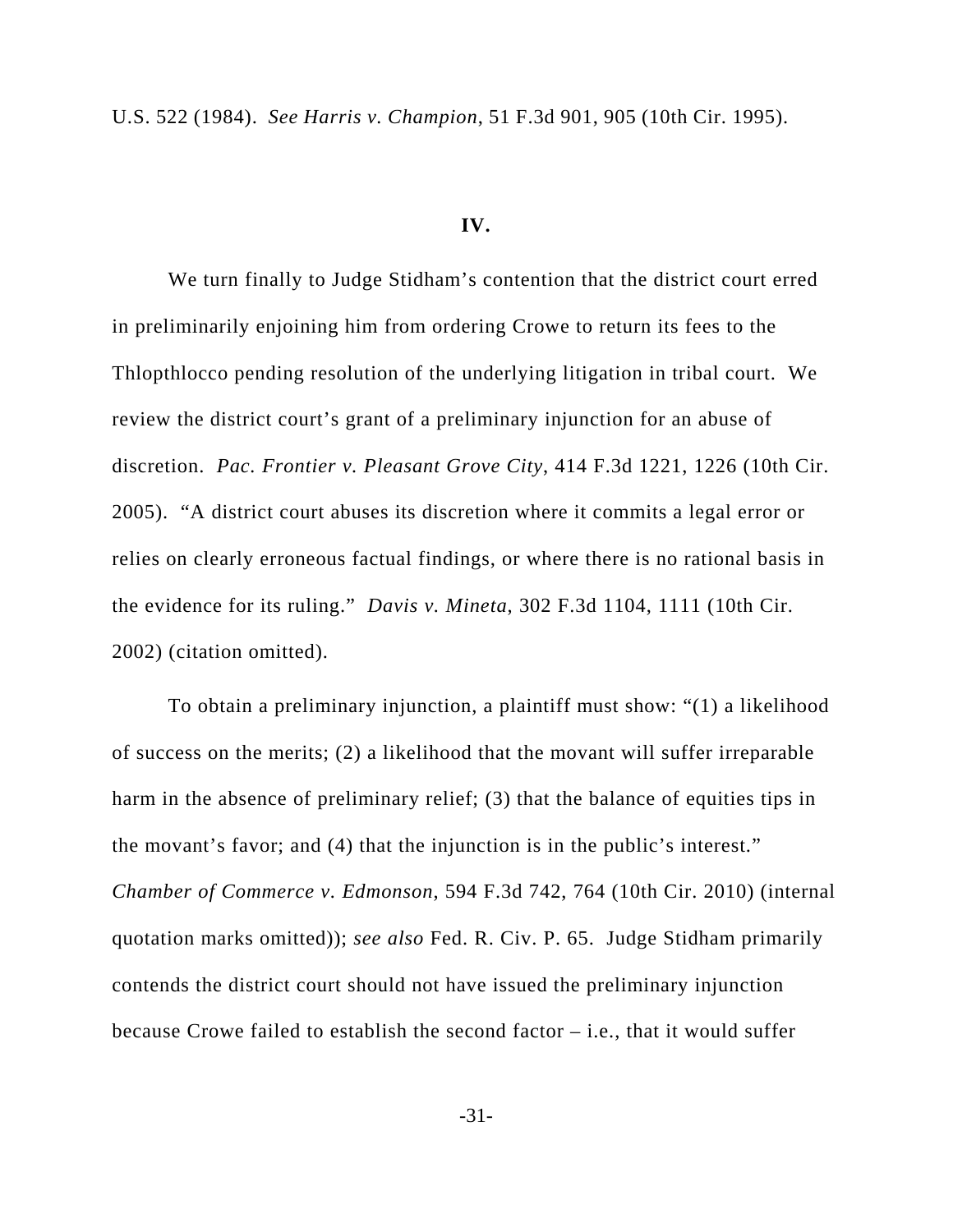irreparable harm without the injunction.

A plaintiff satisfies the irreparable harm requirement by showing "a significant risk that he or she will experience harm that cannot be compensated after the fact by monetary damages." *RoDa Drilling Co. v. Siegal*, 552 F.3d 1203, 1210 (10th Cir. 2009) (internal quotation marks omitted). Purely speculative harm will not suffice, but "[a] plaintiff who can show a significant risk of irreparable harm has demonstrated that the harm is not speculative and will be held to have satisfied this burden." *Id.* (internal quotation marks omitted).

In finding that Crowe had demonstrated it would suffer irreparable harm if an injunction did not issue, the district court concluded that "there is a significant risk that Crowe will be forced to expend unnecessary time, money, and effort litigating the issue of their fees in the Muscogee Nation District Court – a court which likely does not have jurisdiction over it." *Crowe & Dunlevy, P.C.*, 609 F. Supp. 2d at 1222. It also concluded that, without an injunction, there would be a "significant risk that Crowe would be subject to inconsistent judgments." *Id.* at 1223. In particular, the court explained that Crowe would be required to return its fees to the Thlopthlocco Treasury, leaving the firm without recourse to recoup the fees because, as a sovereign entity, the Thlopthlocco is immune from suit. Id.

We agree with the district court that Crowe faces a significant risk of financial injury which, given the unique circumstances of this case, creates an irreparable harm sufficient to support a preliminary injunction. While economic

-32-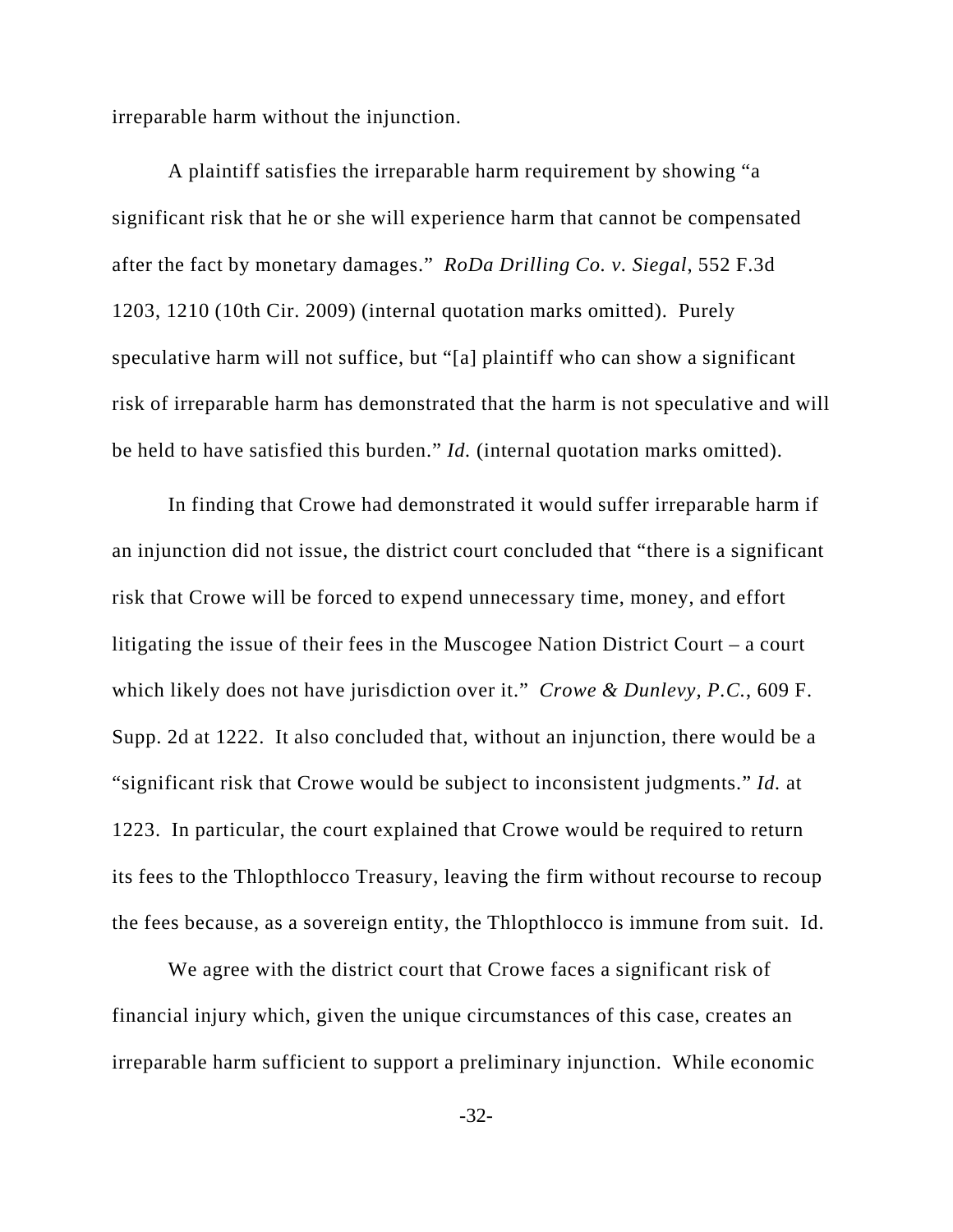loss is usually insufficient to constitute irreparable harm, *Port City Props. v. Union Pac. R.R. Co.*, 518 F.3d 1186, 1190 (10th Cir. 2008), the "[i]mposition of money damages that cannot later be recovered for reasons such as sovereign immunity constitutes irreparable injury." *Edmonson*, 594 F.3d at 770-71; *see also Ohio Oil Co. v. Conway*, 279 U.S. 813, 814 (1929); *Kan. Health Care Ass'n Inc. v. Kan. Dep't of Soc. & Rehab. Servs.*, 31 F.3d 1536, 1543 (10th Cir. 1994).

Without an injunction, the Muscogee District Court will undoubtedly order Crowe to return its attorneys fees to the Thlopthlocco Treasury. Should the Anderson defendants prevail in the underlying tribal litigation, such that they are deemed the rightful governing body of the Thlopthlocco, Crowe will have no realistic way to recoup its fees. It is highly unlikely that a Thlopthlocco government, as reconstituted by the Anderson defendants, would voluntarily return funds to Crowe. And Crowe would have no legal recourse because the newly constituted Thlopthlocco would be immune from suit. *See Okla. Tax. Comm'n v. Citizen Band Potawatomi Indian Tribe*, 498 U.S. 505, 509 (1991).9 The only practical way for Crowe to recover its fees would be for its client to obtain a favorable ruling in the Muscogee courts. In the unique circumstances of

<sup>&</sup>lt;sup>9</sup> Judge Stidham's suggestion that "Crowe's contract contained an immunity waiver," Aplt. Reply Br. at 9, does not persuade us otherwise. It is doubtful such a waiver would be enforceable against a putative Thlopthlocco government comprised of the Anderson defendants. Those defendants claim that the Business Committee members who signed the contract with Crowe were invalidly elected. There is every indication the Anderson defendants would seek to void Crowe's contracts with its client as ultra vires.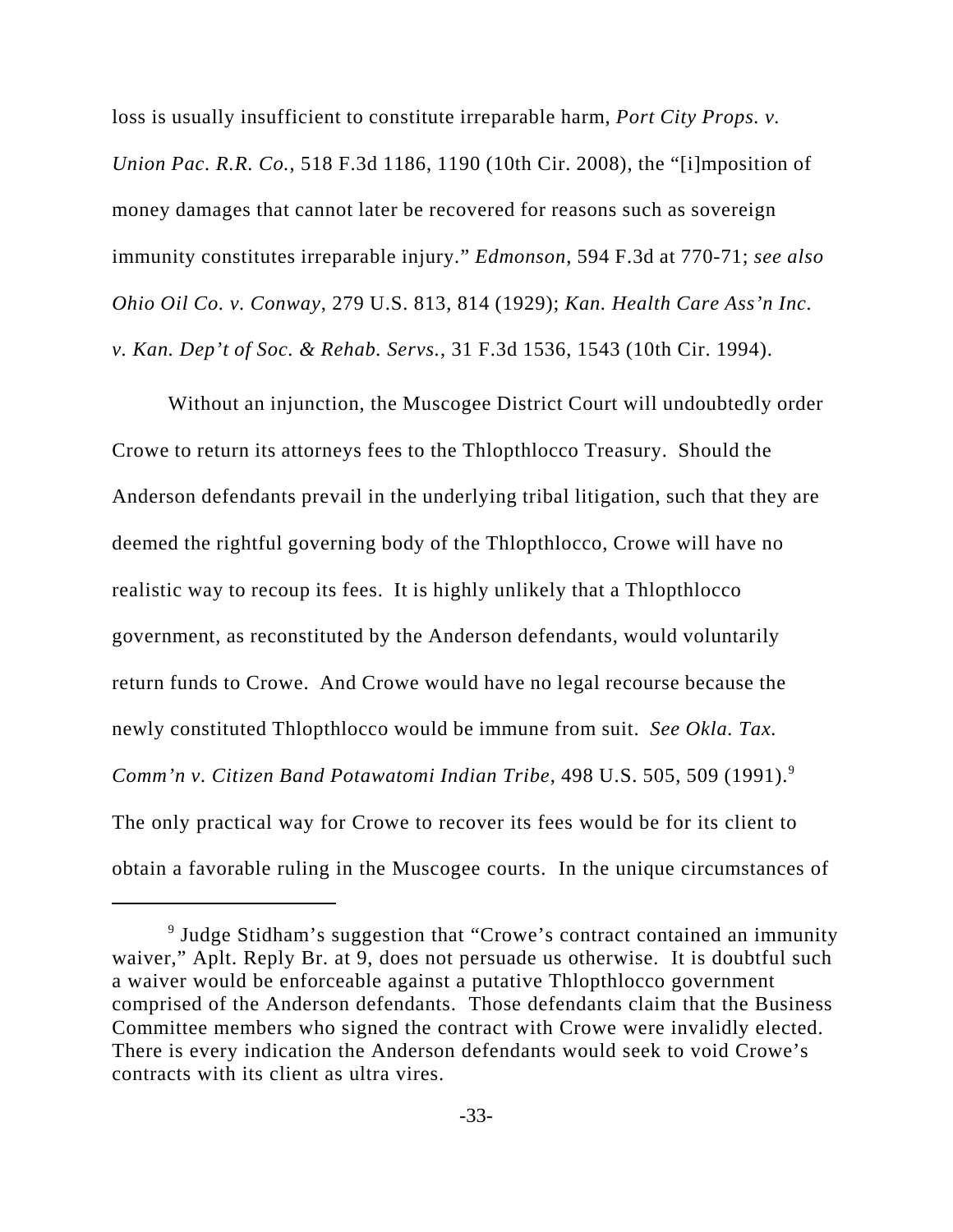this case, the district court did not abuse its discretion in concluding that Crowe's significant risk of financial injury arising from irrecoverable attorneys fees is an irreparable harm sufficient to support the issuance of a preliminary injunction.<sup>10</sup>

Nor did the district court err in concluding that the other Rule 65 factors were satisfied. In urging that the "balance of equities" do not favor the issuance of the preliminary injunction, Judge Stidham argues he is harmed by "the invasion of the Injunction into the authority of the Muscogee (Creek) Nation tribal courts to regulate attorneys practicing before them." Aplt. Br. at 43. Judge Stidham did not make this argument in district court. We normally do not address arguments not presented to the district court in the first instance. *United States v. Jarvis*, 499 F.3d 1196, 1201-02 (10th Cir. 2007). In any event, this argument is simply a refashioning of Judge Stidham's general sovereign immunity and tribal court jurisdiction arguments, which we already have found unpersuasive.

Similarly, we reject Judge Stidham's contention that the injunction is against public policy because it impairs the authority of the tribal courts. This argument, like his balance-of-equities argument, is a recasting of the sovereign immunity and tribal jurisdiction arguments we have rejected. We simply are not

<sup>&</sup>lt;sup>10</sup> Because we conclude the district court did not abuse its discretion in finding irreparable harm on this ground, we need not consider whether Crowe's expenditure of time, money, and effort in litigating before the tribal court provides an additional basis for finding irreparable harm. Our holding is limited to the economic injury related to Crowe's likely irrecoverable attorneys' fees.